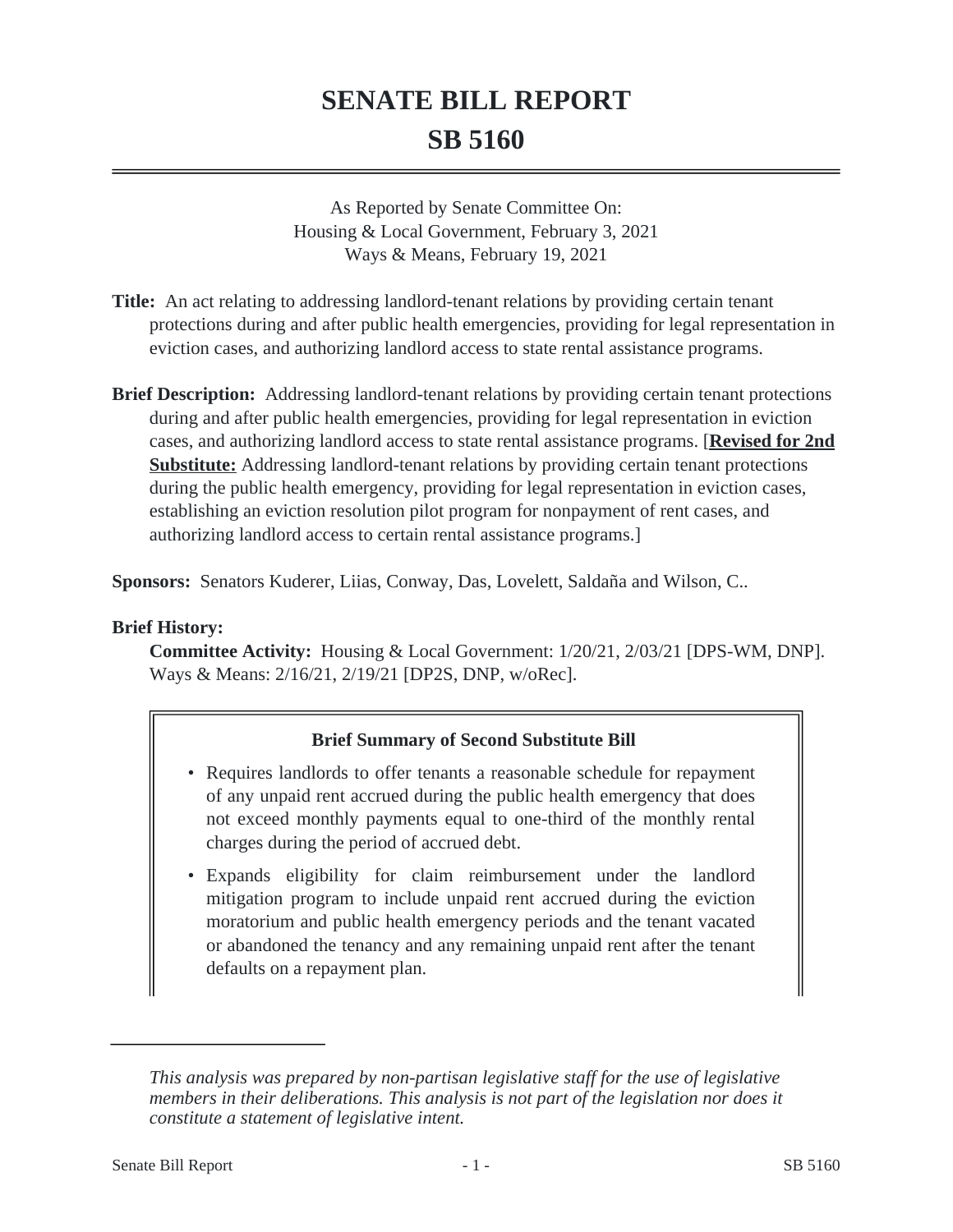- Requires the court to appoint counsel for indigent tenants at the initial hearing and at trial subject to amounts appropriated.
- Requires the Administrative Office of the Courts to contract with dispute resolution centers to establish a two-year, statewide eviction resolution pilot program to facilitate the resolution of nonpayment of rent cases.
- Requires the Department of Commerce to authorize landlords an opportunity to apply to certain state rental assistance programs, if feasible, while establishing necessary application and eligibility and conditions on receipt of funds .
- Eliminates the optional notice for landlords to use in nonpayment of rent cases that instructs tenants to pay into the court registry the rent allegedly owed or file a statement denying rent is owed.

#### **SENATE COMMITTEE ON HOUSING & LOCAL GOVERNMENT**

**Majority Report:** That Substitute Senate Bill No. 5160 be substituted therefor, and the substitute bill do pass and be referred to Committee on Ways & Means.

Signed by Senators Kuderer, Chair; Das, Vice Chair; Cleveland, Lovelett and Salomon.

#### **Minority Report:** Do not pass.

Signed by Senators Fortunato, Ranking Member; Gildon, Assistant Ranking Member; Short, Assistant Ranking Member; Warnick.

**Staff:** Brandon Popovac (786-7465)

#### **SENATE COMMITTEE ON WAYS & MEANS**

**Majority Report:** That Second Substitute Senate Bill No. 5160 be substituted therefor, and the second substitute bill do pass.

Signed by Senators Rolfes, Chair; Frockt, Vice Chair, Capital; Robinson, Vice Chair, Operating & Revenue; Carlyle, Conway, Darneille, Dhingra, Gildon, Hasegawa, Keiser, Liias, Mullet, Pedersen and Van De Wege.

#### **Minority Report:** Do not pass.

Signed by Senators Honeyford, Assistant Ranking Member, Capital; Schoesler, Assistant Ranking Member, Capital; Hunt and Rivers.

**Minority Report:** That it be referred without recommendation.

Signed by Senators Wilson, L., Ranking Member; Brown, Assistant Ranking Member, Operating; Braun, Muzzall, Wagoner, Warnick and Wellman.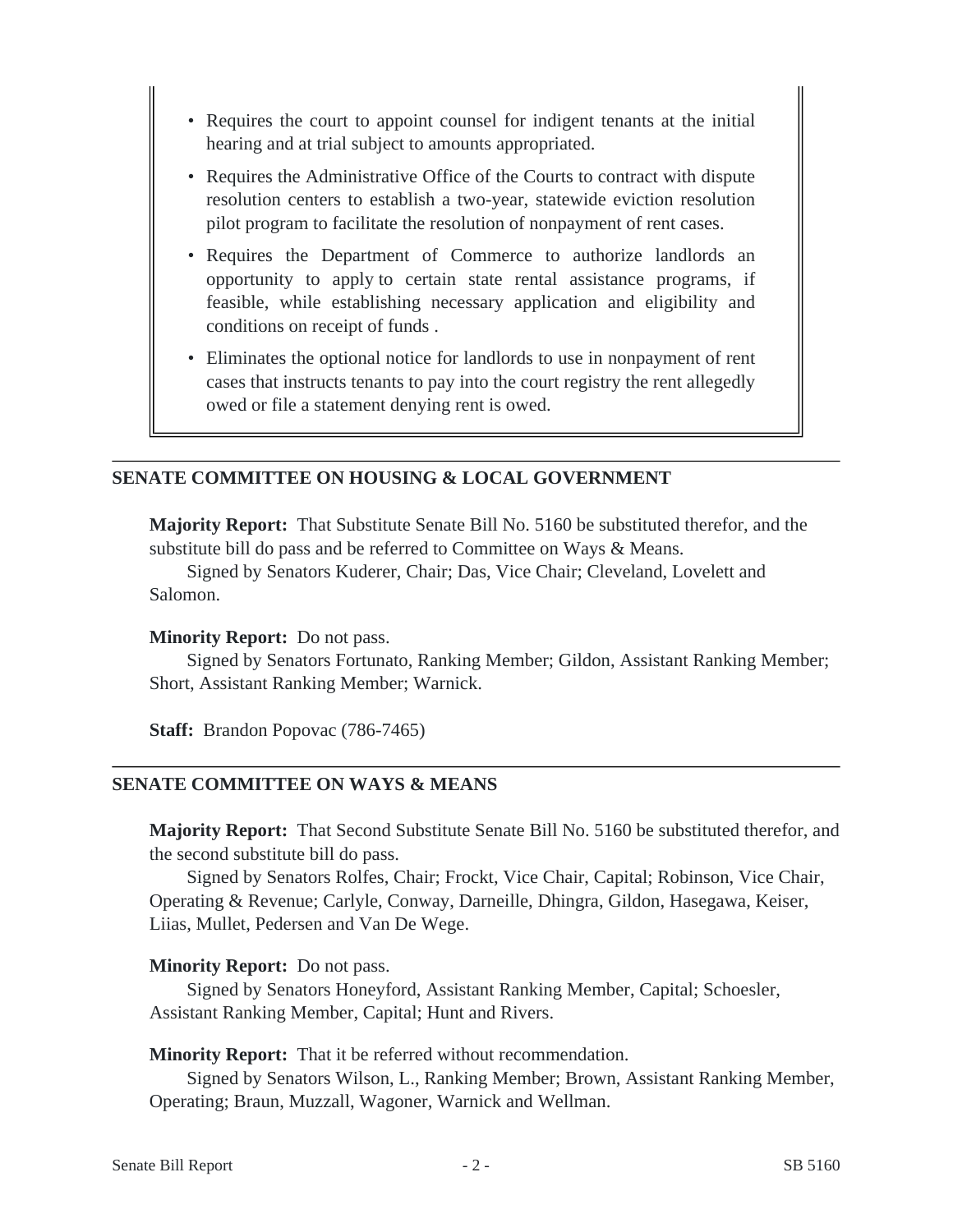**Staff:** Trevor Press (786-7446)

**Background:** Residential-Landlord Tenant Act—Generally. The Residential Landlord-Tenant Act (RLTA) regulates the creation of residential tenancies and the relationship between landlords and tenants of residential dwelling units. The RLTA establishes rights and duties of both tenants and landlords, procedures for the parties to enforce their rights, how and when a tenancy expires or may be terminated, and remedies for violations of the RLTA.

In the last biennium, the Legislature enacted several reforms covering a wide variety of issues governing the landlord-tenant relationship, including:

- modifying how rent is defined and how and when landlords apply tenant payments to rent or other costs and nonpossessory fees;
- providing a uniform 14-day notice to pay or vacate with an updated summons form for landlords to use when a tenant fails to pay rent;
- modifying the tenancy reinstatement process, with limits on late fees, before a judgement is issued during an unlawful detainer action;
- establishing how and when judges can exercise judicial discretion to stay a writ of restitution after judgment in cases involving non-payment of rent;
- prohibiting access to such judicial discretion if a tenant is issued three 14-day notices to pay or vacate within the prior 12-month period; and
- requiring landlords to accept any pledge of emergency rental assistance funds provided to the tenant from a governmental or nonprofit entity before the notice to pay or vacate for nonpayment of rent expires, and to suspend any court action for seven court days after they provide necessary payment information to the nonprofit or governmental entity to allow for payment of the assistance funds.

Governor's Eviction Moratorium. On March 18, 2020, Governor Inslee issued Proclamation 20-19 to prohibit a number of activities related to evictions by all residential landlords operating residential rental property in the state. Since then, the Governor has issued multiple extensions of the eviction moratorium with the current variation, Proclamation 20-19.5, set to expire March 31, 2021.

The eviction moratorium prohibits residential landlords, manufactured housing community landlords, property managers, and property owners from:

- serving or enforcing, or threatening to serve or enforce, any notice requiring a resident to vacate any dwelling or parcel of land occupied as a dwelling, including an eviction notice, notice to pay or vacate, notice of unlawful detainer, notice of termination of rental, or notice to comply or vacate, as applied to tenancies or other housing arrangements, such as hotel/motel or camping area stays of more than 14 days, that have expired or that will expire during the moratorium's effective period; and
- seeking or enforcing, or threatening to seek or enforce, judicial eviction orders involving any dwelling or parcel of land occupied as a dwelling, unless, as applied to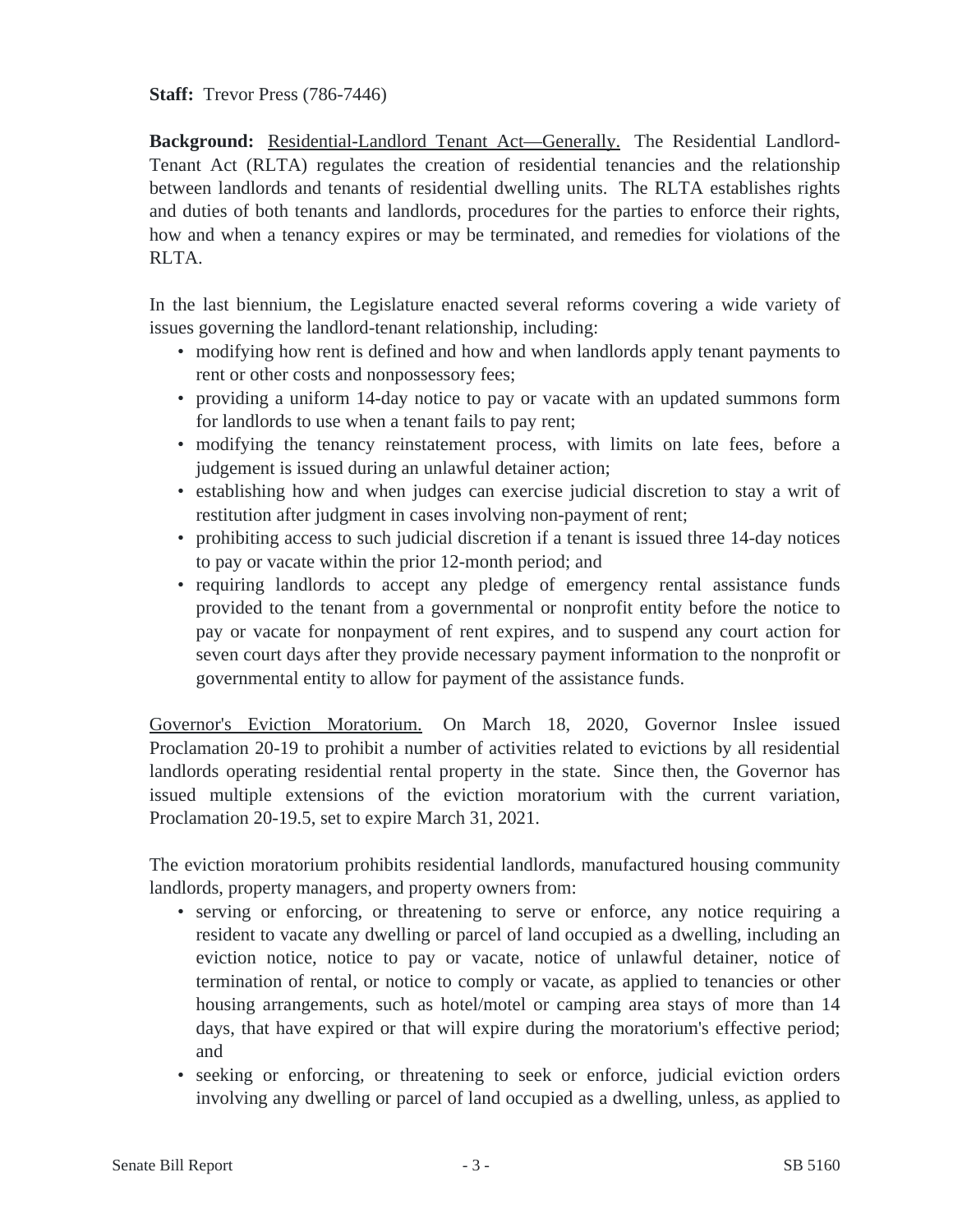both circumstances:

- 1. an affidavit to the eviction or termination of tenancy notice attests that the action is necessary to respond to a significant and immediate risk to the health, safety, or property of others created by the resident; or
- 2. at least 60 days' written notice of the property owner's intent to personally occupy the premises as a primary residence or sell the property is provided to the tenant by affidavit signed under penalty of perjury.

The current moratorium also prohibits landlords from:

- assessing, or threatening to assess, late fees for the nonpayment or late payment of rent or other charges as of February 29, 2020;
- retaliating against individuals for invoking their rights or protections under the moratorium or any other state or federal law providing rights or protections for residential dwellings, with the exception for landlords to engage in reasonable communications with tenants to explore repayment plans;
- assessing, or threatening to assess, rent or other charges for any period during which the resident's access to, or occupancy of, the dwelling was prevented as a result of COVID-19; and
- treating any unpaid rent or other charges as an enforceable debt or obligation that is owing or collectable, when nonpayment of rent or other charges resulted from COVID-19 and occurred on or after February 29, 2020, including attempts to collect, or threats to collect, through a collection agency, by filing an unlawful detainer or other judicial action, withholding any portion of a security deposit, billing or invoicing, reporting to credit bureaus, or by any other means, with the exception for landlords who demonstrates by a preponderance of the evidence to a court that the resident was offered, and refused or failed to comply with, a repayment plan that was reasonable based on the individual financial, health, and other circumstances of that resident.

A failure to provide a reasonable repayment plan under the moratorium is a defense to any lawsuit or other attempts to collect. A landlord may engage in customary and routine communications with residents of a dwelling or parcel of land occupied as a dwelling. Within these communications, landlords may provide information to residents regarding financial resources, including coordinating with residents to apply for state or other rental assistance programs, and information on how to engage with them in discussions regarding reasonable repayment plans.

The moratorium also strongly encourages landlords and tenants to access services offered at existing dispute resolution centers to come to agreement on payment and repayment solutions.

Eviction Resolution Pilot Program. On September 9, 2020, the Washington Supreme Court (court) issued Order No. 25700-B-639 authorizing an eviction resolution program (ERP) in the superior courts.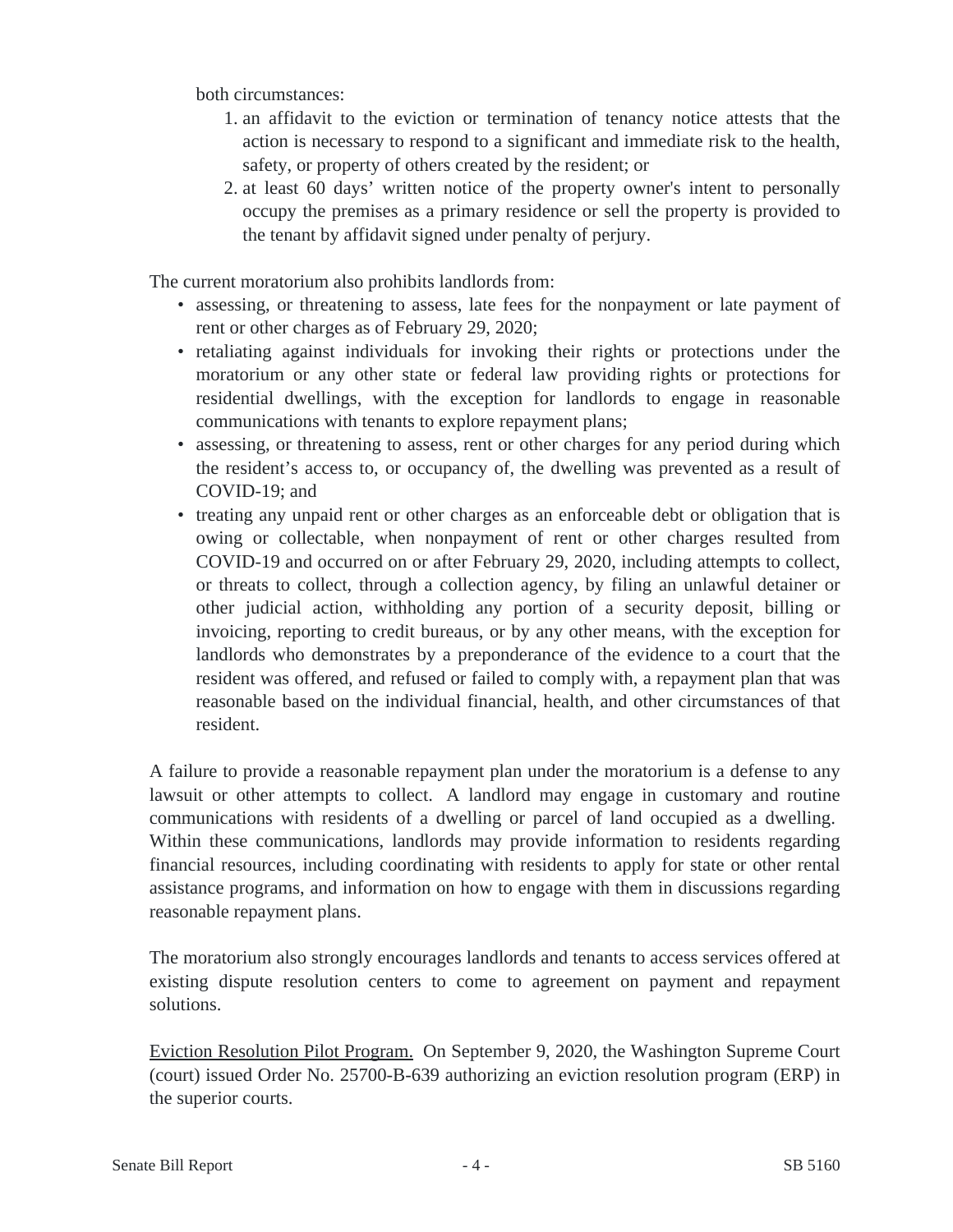Six counties have been chosen to participate in the ERP pilot. Each ERP operates in accordance with the court enabling order and a standing order of the local superior court. These orders require landlords to undertake efforts to engage tenants in pre-filing resolution efforts, including direct negotiation, facilitated conciliation services, and, upon agreement of both parties, formal mediation provided by the participating Dispute Resolution Centers (DRCs). Eligible cases are those where non-payment of rent or non-compliance with previously agreed-upon payment plans are the primary reason for the decision to evict.

The stated objective of the ERP is to:

- bring all parties to the table with the assistance of qualified and trained Eviction Resolution Specialists (specialists);
- explore the amount of rent arrears, the current and prospective circumstances of the tenant, the availability of rent and other assistance to cure or partially cure the arrearage; and
- discover a range of other terms that might resolve the matter in a way that allows the tenant to retain housing and avoid the need for filing an unlawful detainer action.

The ERP is a two-step process. Along with a rent due notice/letter, a landlord will send notice #1, a request for a formal first meeting involving the two parties and DRC staff. Notice #1 also includes contact information of the participating DRC, rental assistance resources, and the county tenant attorneys. Upon receipt of the rent due notice and notice #1, the tenant has 14 days to voluntarily engage in the process. If the tenant does not respond to the initial contact, the landlord sends the tenant notice #2, which is another request to engage in the ERP program. The tenant has ten days to respond to this second contact and the landlord sends a copy of notice #2 to the participating DRC.

Once a landlord and tenant voluntarily enter into the ERP process, specialists will work with both parties and external partners to resolve the issue of non-payment and future payments. If resolution cannot be achieved, formal mediation will be offered to the landlords/tenants at no cost.

The ERP process can be initiated by either the landlord or the tenant without service of a 14-day notice. If the tenant initiates or responds to a notice, the landlord is obligated to participate in the process. Once the Governor's eviction moratorium—Proclamation 20- 19.5—and any of its amendments or extensions expire, the ERP will require landlords to engage in pre-litigation conciliation efforts prior to filing an unlawful detainer action.

Right to Counsel. Both the federal and state constitutions contain guarantees of the right to legal representation for an accused person in a criminal prosecution. Court decisions at both the federal and state levels have construed these provisions to require public funding of indigent legal representation in criminal prosecutions in which the accused's liberty is at stake. Statutes and court decisions have also extended the right to publicly funded counsel to other cases, such as involuntary commitments, dependencies, and juvenile cases. A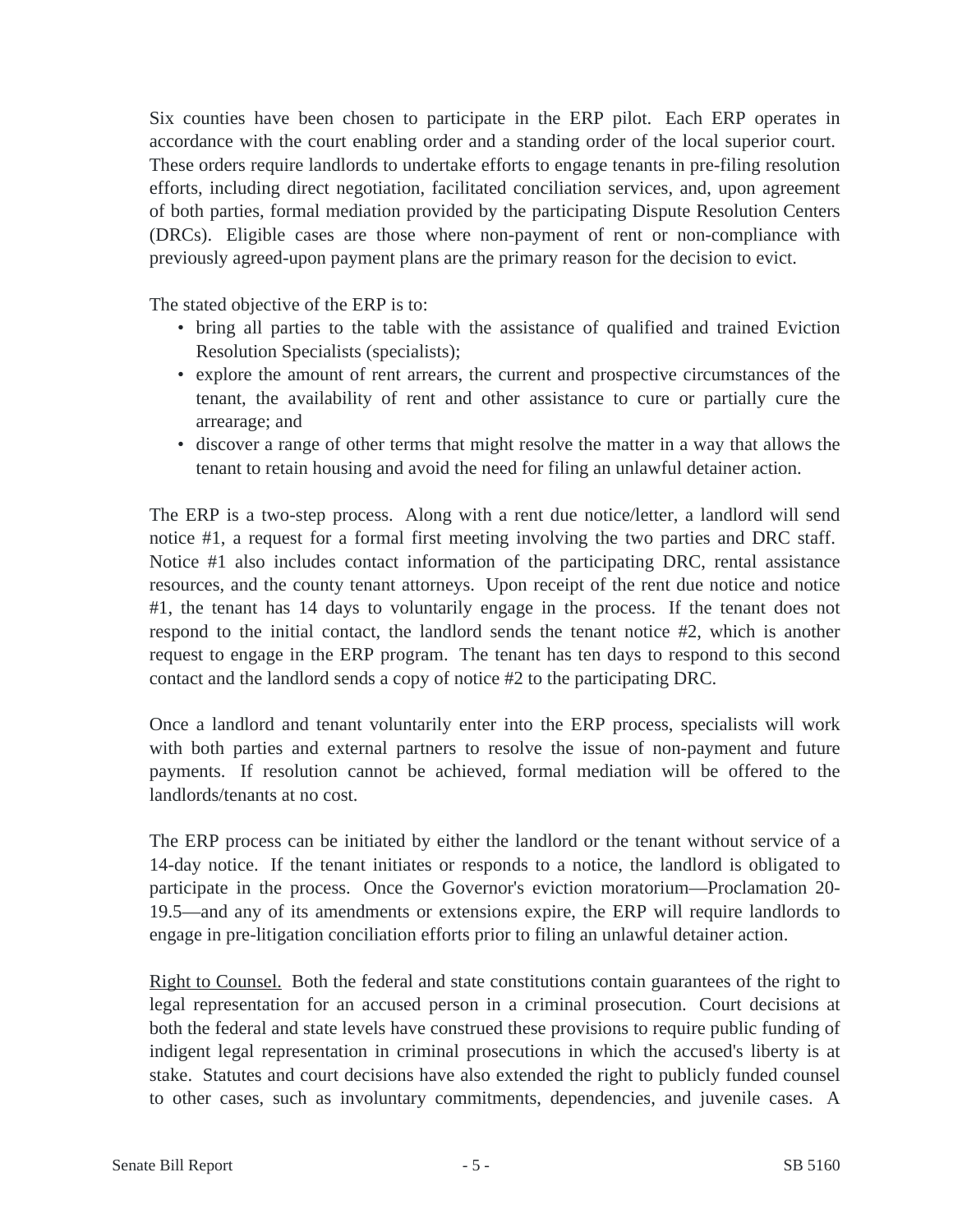determination of indigence is to be made for any person requesting the appointment of counsel in a criminal, juvenile, involuntary commitment, dependency, or other case in which the right to counsel attaches. The indigent defense services law defines an indigent person as one who:

- receives public assistance in one of several enumerated forms;
- has been involuntarily committed to a public mental health facility;
- has an income of 125 percent or less of the federal poverty level; or
- has insufficient available funds to retain counsel.

There is no federal or state guaranteed right to counsel for indigent tenants in unlawful detainer eviction cases. A few cities in the county implement some form of right to counsel legal services for tenants.

Office of Civil Legal Aid. The Legislature established the Office of Civil Legal Aid (OCLA) in 2005 as an independent agency in the judicial branch. OCLA is responsible for the administration and oversight of state funds that are appropriated by the Legislature to provide civil legal aid services. OCLA does not provide legal aid services directly, but contracts with attorneys to provide civil legal aid services to eligible low-income clients throughout the state. The Northwest Justice Project is the primary statewide provider of civil legal aid services. OCLA is responsible for reporting to the legal aid oversight committee on the use of state funds for legal aid.

Manufactured/Mobile Home Landlord-Tenant Act. The Manufactured/Mobile Home Landlord-Tenant Act (MHLTA) governs the legal rights, remedies, and obligations arising from any rental agreement between a landlord and a tenant regarding a mobile home lot within a mobile home park where the tenant has no ownership interest in the property, or in the association that owns the property.

Payment of Rent Into Court Registry. The RLTA includes an additional, optional notice for landlords to use when the unlawful detainer action is based on a tenant's nonpayment of rent. If this form is also served, the tenant must either pay the amount of rent allegedly due and owing into the court registry, or file a sworn statement denying and setting forth the reasons that the rent is owing. If the tenant fails to do one or the other, the landlord is entitled to obtain an immediate writ of restitution without further notice and without paying a bond. The tenant may seek a hearing on the merits and an immediate stay of the writ, but must prove to the court that the landlord is not entitled to possession of the property based on certain legal or equitable defenses.

Dispute Resolution Centers. Dispute Resolution Centers (DRCs) were first authorized in statute as part of the 1984 Court Improvement Act in order to provide forums in which persons may voluntarily participate in the resolution of disputes in an informal and less adversarial atmosphere than a judicial setting. A DRC may be created and operated by a city or county, or by a nonprofit corporation. Participation by all parties is voluntary, and services offered by a DRC must be provided without charge to the participants or for a fee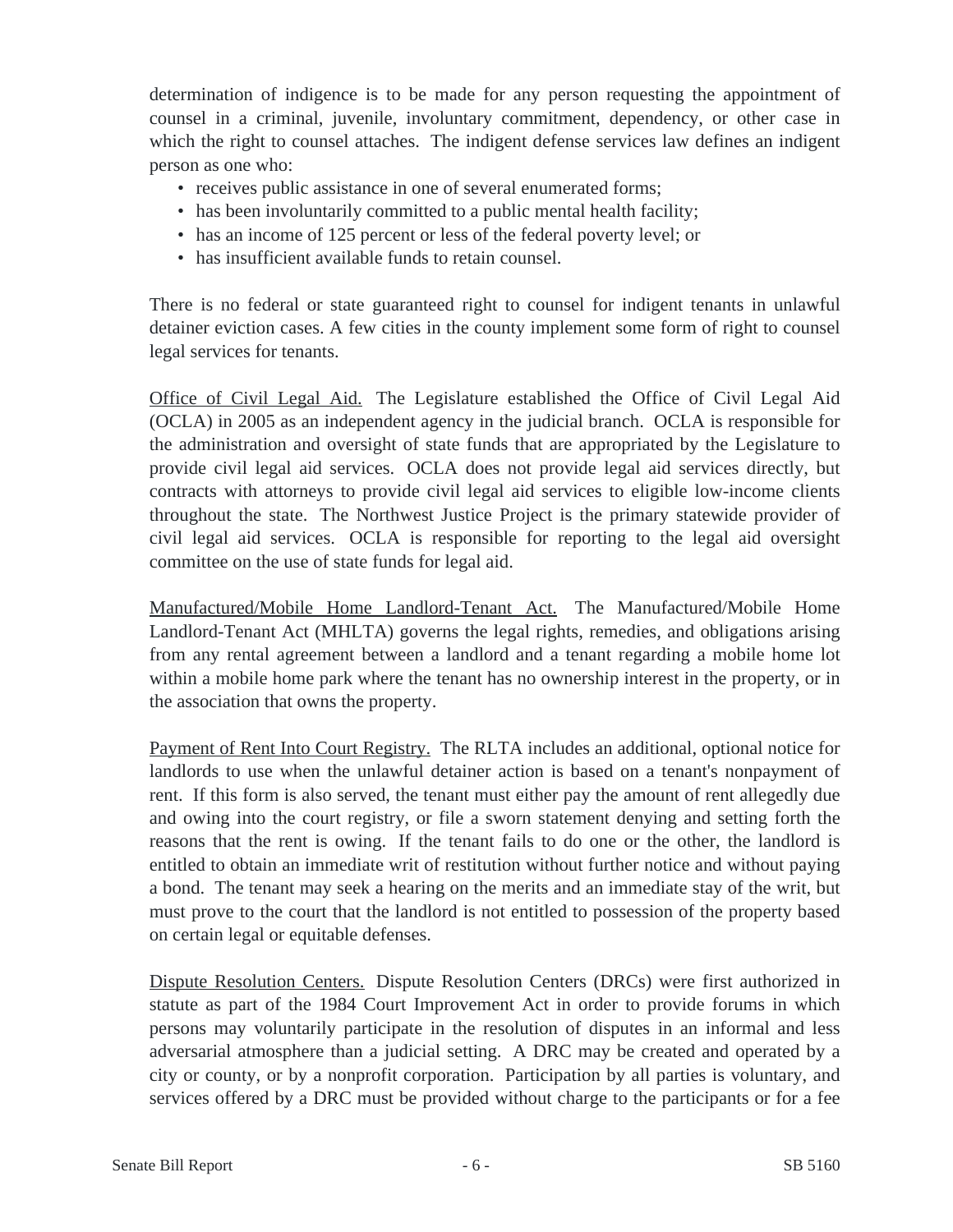which is based upon the participant's ability to pay. DRCs handle numerous types of cases and disputes, including for landlords and tenants.

State Rental Assistance Programs. The Department of Commerce (Commerce) administers a number of rental assistance programs that serve a variety of populations depending on certain eligibility standards. Funds received from the federal CARES Act have allowed Commerce to set up an eviction rent assistance program to help qualifying households impacted by COVID-19. Funds are distributed to county grantees, such as county governments and nonprofit entities, which provide rent assistance to qualifying households.

Landlord Mitigation Program. The Landlord Mitigation Program (LMP) allows landlords to seek reimbursement for claims related to landlord mitigation for renting private market rental units to low-income tenants using a housing subsidy program by submitting such claims to Commerce. The program offers up to \$1,000 in reimbursement to landlords for potentially required move-in upgrades, up to 14 days of lost rental income, and up to \$5,000 in any unpaid rent and utilities and qualifying damages caused by a tenant during the tenancy. Any landlord that has screened, approved, and offered rental housing to any applicant that will be using any form of housing subsidy program is eligible to submit a claim, except for properties operated by housing authorities. The LMP also includes landlord claims for reimbursement in unlawful detainer cases where judicial discretion is exercised and there is an unpaid judgment for rent, late fees, attorneys' fees, and costs, including any unpaid portion of the judgment after the tenant defaults on a court ordered payment plan.

**Summary of Bill (Second Substitute):** Any nonpayment of any rent that accrued between March 1, 2020, and the expiration date of the Governor's eviction moratorium may not be a factor in any housing decision effecting a tenant's right or ability to occupy a rental dwelling unit, as applied to both tenants and prospective tenants.

A landlord may not impose late fees or other charges for a tenant's nonpayment of rent during the public health emergency.

A landlord may not deny, discourage application for, or otherwise make unavailable any rental dwelling unit based on a tenant's or prospective tenant's medical history, including any prior or current exposure or infection to the COVID-19 virus. A landlord may also not inquire about, consider, or require disclosure of a tenant's or prospective tenant's medical records or history, unless such disclosure is necessary to evaluate a reasonable accommodation or modification request. Any violation of these prohibitions constitutes a violation of the laws against discrimination.

Any landlord in violation of the aforementioned prohibitions and requirements is liable for four and one-half times the monthly rent, with court costs and attorneys' fees. The court must determine the penalty amount in order to deter future violations.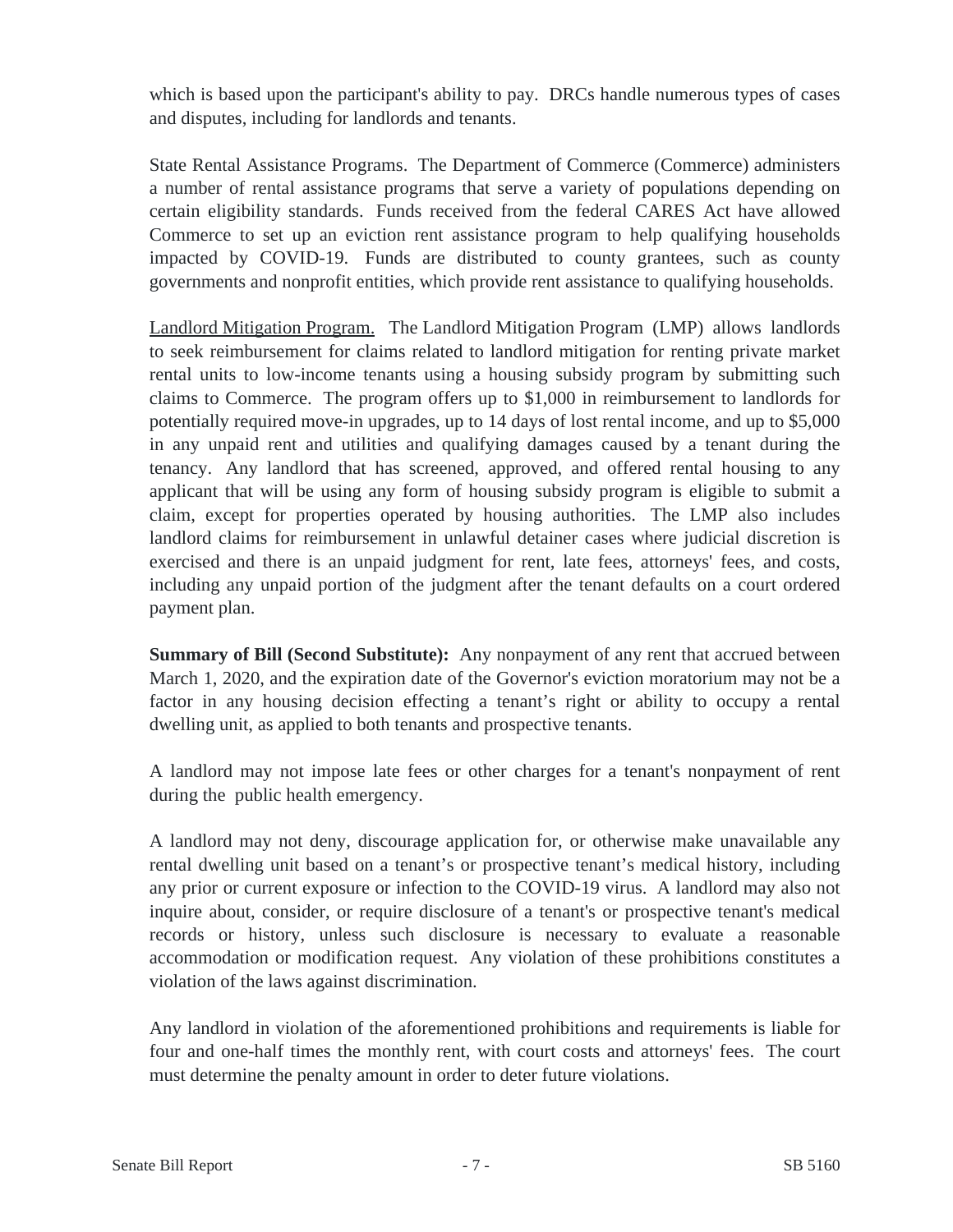A landlord is eligible to file a reimbursement claim under the LMP for any unpaid rent that accrued between March 1, 2020, and the end of the public health emergency and the tenant has vacated or abandoned the tenancy. Claim reimbursement may not exceed \$5,000.

"Public health emergency" is defined as Governor Proclamation 20-05 and its amendments. "Tenant" is defined to include persons residing in transient lodging, such as hotels/motels or camping areas as primary dwellings, for more than 14 days, but does not include occupants of homeless mitigation sites or persons entering onto land without the permission of the owner or lessor. Any local government provision of solid waste or hygiene services to unsanctioned encampments does not constitute permission to occupy land.

Repayment Plans. If a tenant has remaining unpaid rent accrued between March 1, 2020, and the end of the public health emergency, the landlord must offer tenants a reasonable schedule for repayment of the unpaid rent that does not exceed monthly payments equal to one-third of the monthly rental charges owed. If the tenant fails to accept the terms of a reasonable repayment plan within 14 days of the offer or defaults on any rent owed under a repayment plan, the landlord may apply for reimbursement from the LMP up to \$5,000 or proceed with an unlawful detainer action subject to any requirements under the eviction resolution pilot program. During any unlawful detainer proceeding, the court must consider the tenant's circumstances, including any decreased income or increased expenses due to COVID-19, and the repayment plan terms offered during any unlawful detainer proceeding. It is a defense to an unlawful detainer action if the landlord did not offer a repayment plan.

Any repayment plan entered into by the landlord and tenant must:

- begin no sooner than 30 days after the plan is offered;
- cover rent only and not legal fees, late fees, or other charges;
- allow for payment from any source of income, including benefits, assistance or subsidy programs, or from pledges by non-profits, churches, religious institutions, or governmental entities;
- not include provisions or be conditioned on:
	- 1. the tenant's compliance with the rental agreement, payment of attorneys' fees, court costs, or other costs related to litigation if the tenant defaults on the agreement;
	- 2. a requirement that the tenant apply for or provide proof of receipt of governmental benefits; and
	- 3. the tenant's waiver of any rights to an unlawful detainer notice or related provisions before a writ of restitution is issued.

Eviction Resolution Pilot Program. The administrative office of the courts (AOC) must contract with DRCs within or serving each county to establish a two-year, statewide courtbased eviction resolution pilot program (ERP) operated in accordance with Washington supreme court order no. 25700-B-639 and any standing judicial order of the individual superior court. The ERP must be used to facilitate the resolution of nonpayment of rent cases between a landlord and tenant before the landlord files an unlawful detainer action.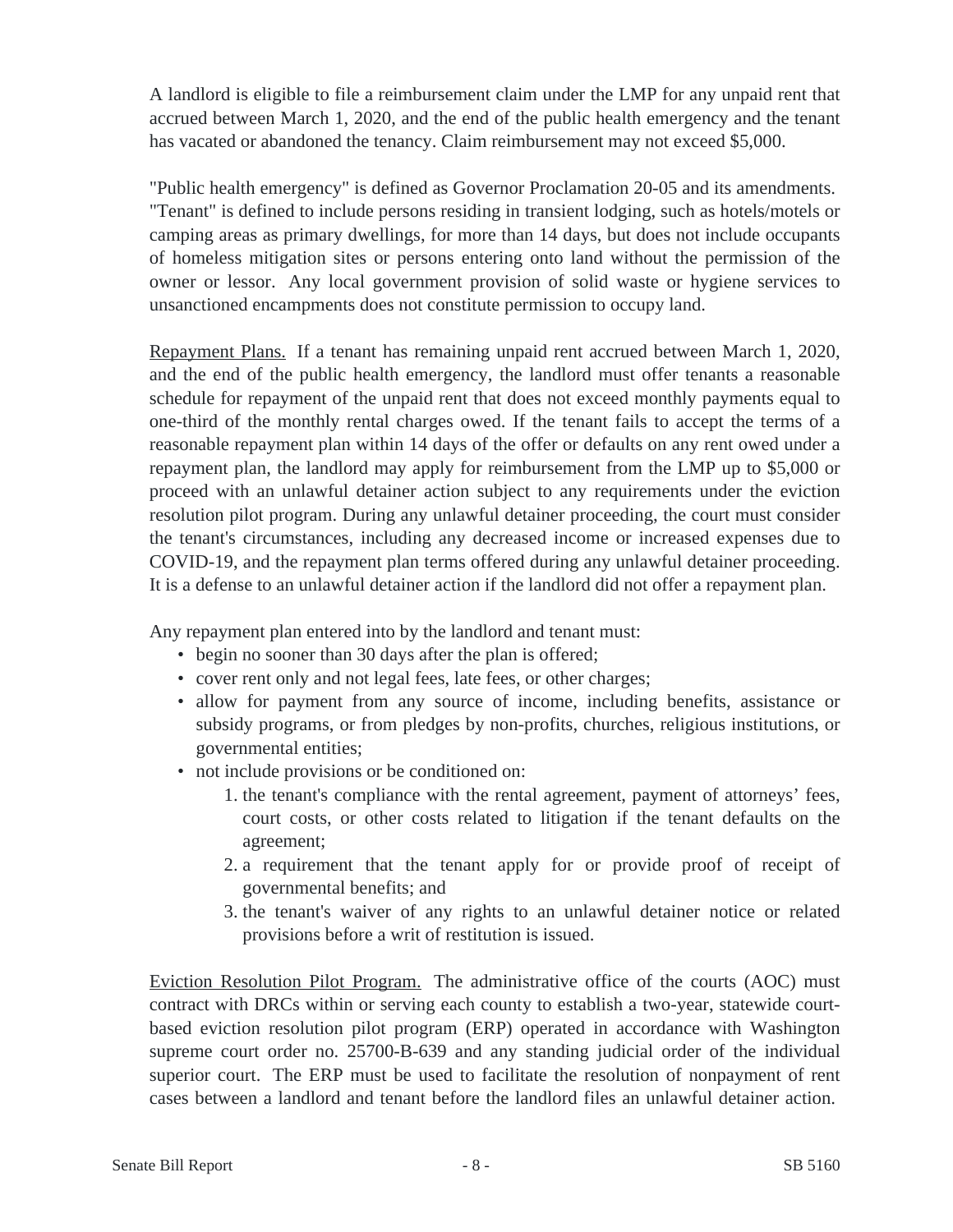Before filing an unlawful detainer action for nonpayment of rent, the landlord must provide a 14-day pay or vacate notice and an additional notice to the tenant informing them of the ERP. The landlord must retain proof of service or mailing of the additional notice. The additional notice to the tenant must provide at least the following information regarding the eviction resolution pilot program:

- contact information for the local DRC;
- contact information for the county's housing justice project or, if none, a statewide organization providing housing advocacy services for low-income residents;
- the following statement: "The Washington State office of the attorney general has this notice in multiple languages on its website. You will also find information there on how to find a lawyer or advocate at low or no cost and any available resources to help you pay your rent. Alternatively, you may find additional information to help you at http://www.washingtonlawhelp.org";
- the name and contact information of the landlord, the landlord's attorney, if any, and the tenant; and
- the following statement: "Failure to respond to this notice within 14 days may result in the filing of a summons and complaint for an unlawful detainer action with the court."

At the time of service or mailing of the pay or vacate notice and additional notice to the tenant, a landlord must also send copies of these notices to:

- the local housing justice project or other designee of OCLA; and
- the local DRC serving the area where the property is located.

The AOC must establish ERP participation requirements for both the landlord and tenant consistent with any standing judicial order in effect. A landlord must be issued a certification of participation by the appropriate DRC before the landlord may file an unlawful detainer action for nonpayment of rent with the court.

Right to Counsel. The court must appoint an attorney for an indigent tenant at any show cause hearing or scheduled trial subject to the availability of amounts appropriated. Prioritization on the provision of legal representation services must be in those counties in which the most evictions occur, as determined by OCLA. "Indigent" is defined as any person:

- receiving assistance from certain public and medical benefits programs; or
- with an annual income, after taxes, at 200 percent or below of the federally established poverty level.

OCLA is responsible for implementation of the indigent tenant's right to counsel program and for the administration of program funds, and the state must pay the costs of right to counsel legal services. OCLA must contract with attorneys and other agencies to implement right to counsel legal services within appropriated amounts. Within 90 days of the effective date of the act, OCLA must also submit to the Legislature and Administrative Office of the Courts a plan outlining full implementation of the right to counsel program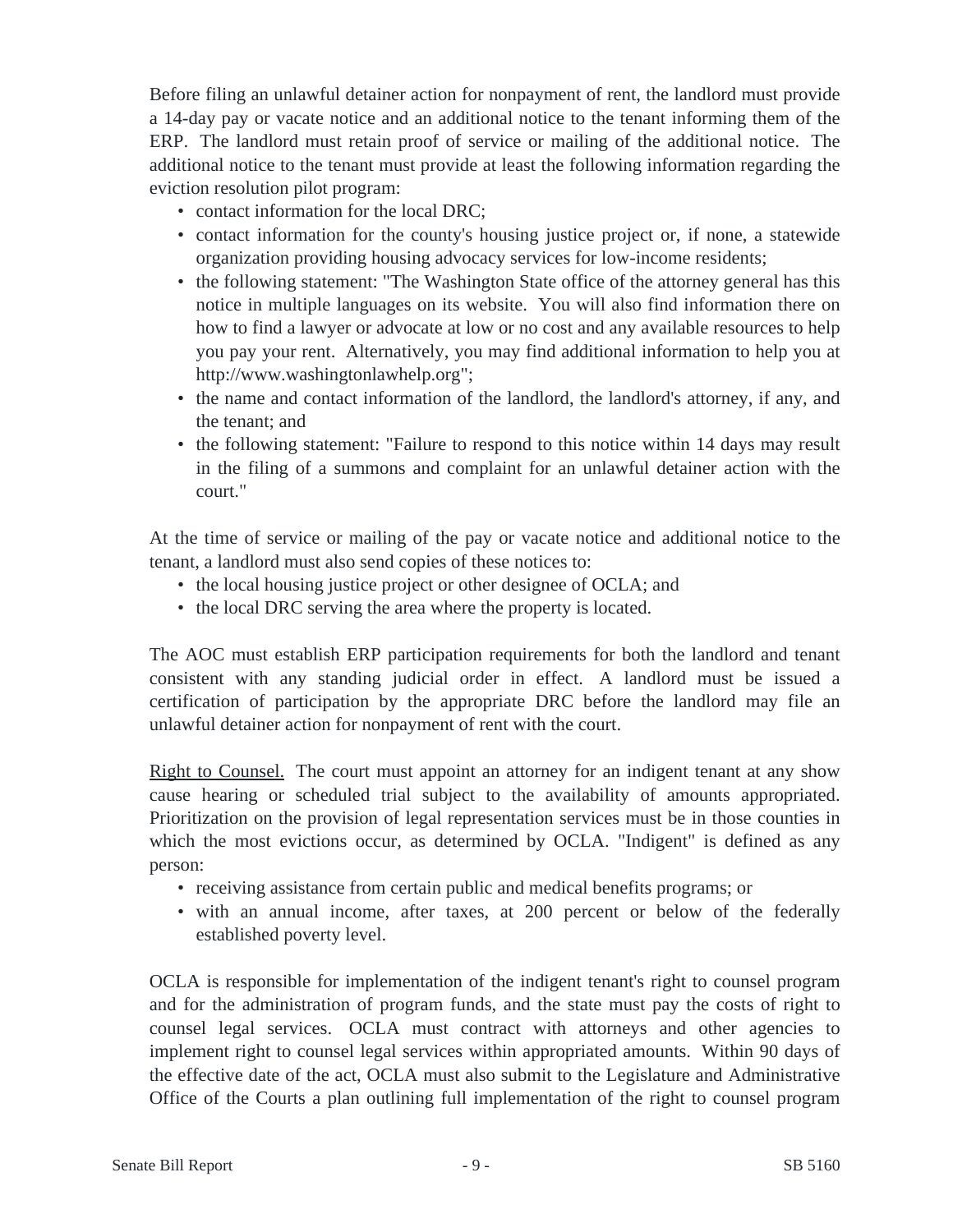within 12 months of the effective date of the act.

The uniform 14-day pay or vacate notice for nonpayment of rent is updated to inform tenants of the right to counsel mandate for qualifying low-income renters, general information regarding DRC services, as well as state and local rental assistance programs as listed on the Office of the Attorney General's website. Upon expiration of the ERP:

- a landlord must provide the 14-day notice to the DRC located within or serving the county of tenancy;
- DRCs are encouraged to notify the housing justice project or Northwest Justice Project located within or serving the county in which the DRC is located, as appropriate, once the 14-day notice is received from the landlord; and
- it is a defense to an unlawful detainer eviction if a landlord does not provide the notice to the appropriate DRC.

The eviction summons is also updated to inform tenants of the right to counsel mandate for indigent tenants and to provide general information regarding DRC services.

State Rental Assistance Programs. The Department of Commerce must authorize landlords an opportunity to apply to certain state rental assistance programs , if feasible, and establish necessary application and eligibility requirements and any conditions on the receipt of funds.

Payment of Rent Into Court Registry. The additional, optional notice for landlords to use in nonpayment of rent cases, instructing tenants with unpaid rent to pay into the court registry the amount of rent allegedly owed or file a sworn statement denying that rent is owing, is eliminated.

Residential-Landlord Tenant Act—Generally. Any oral or written agreement between the landlord and tenant pursuant to an unlawful detainer eviction action in which the tenant agrees to pay any amount other than for rent due or rent to retain the tenancy, pay any amount more than statutory judgment limits, or waives any rights afforded to the tenant under the court exercise of judicial discretion in nonpayment of rent cases or under the RLTA is void and unenforceable.

Licensed assisted living facilities, nursing homes, and adult family homes, and registered continuing care retirement communities are exempt from the provisions of the act.

Application to the Manufactured/Mobile Home Landlord-Tenant Act. Provisions relating to the right to counsel legal services for indigent tenants and the eviction summons form are applied to unlawful detainer actions for MHLTA tenancies.

# **EFFECT OF CHANGES MADE BY WAYS & MEANS COMMITTEE (Second Substitute):**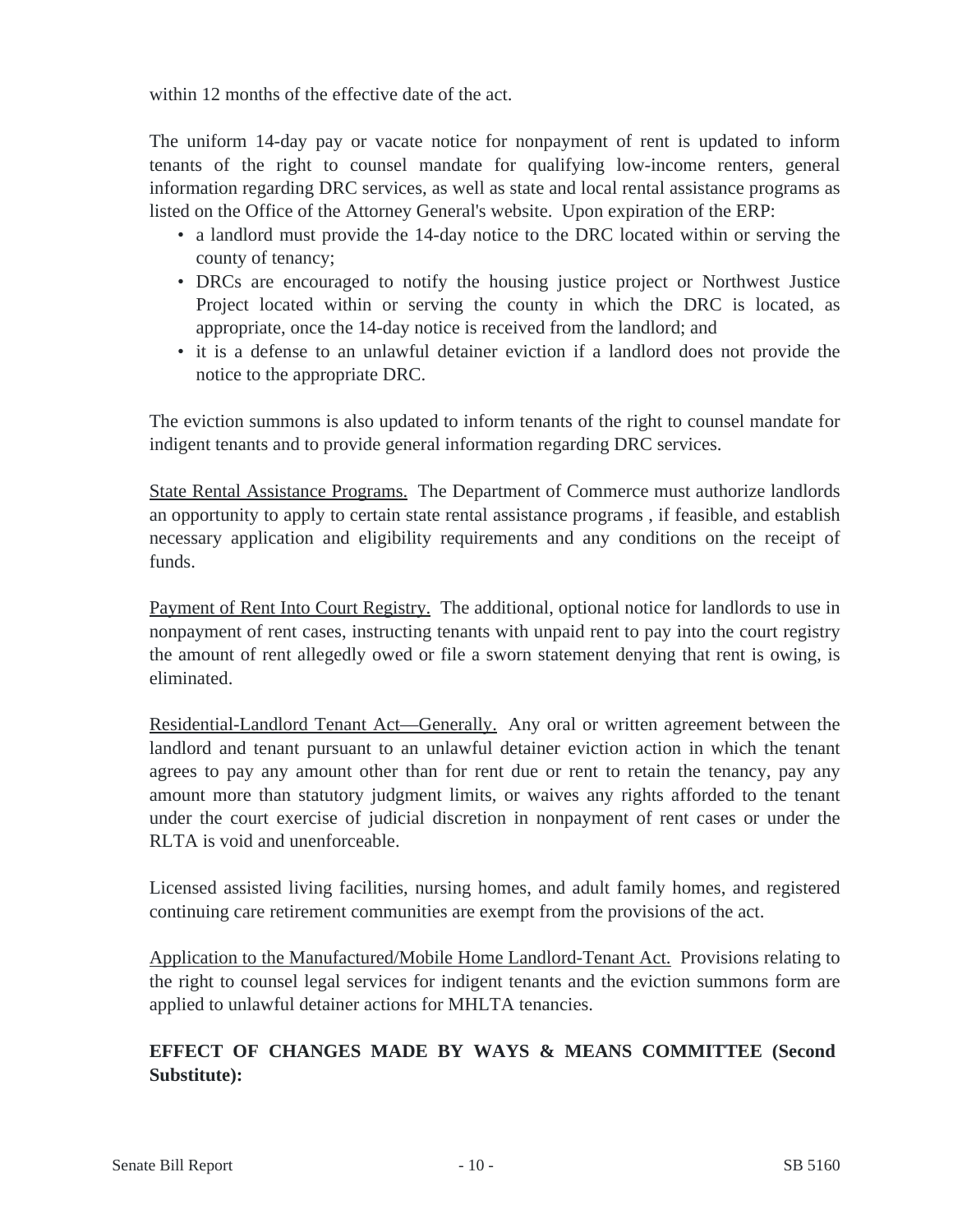- Removes the 2-year prohibition on "no cause" terminations of tenancies after expiration of the public health emergency.
- Removes the authority for tenants to lawfully terminate their tenancies before the end of lease term after submitting a 20-day notice and a statement that termination is due to COVID-19.
- Applies remaining provisions regarding tenant protections and affecting rental arrears and late fees to the current public health emergency only and not any future public health emergency.
- Revises eligibility under the landlord mitigation program to include when the tenant has vacated or abandoned the tenancy and unpaid rent has accrued during the moratorium and public health emergency periods, and also when the tenant defaults on a repayment plan and there is remaining unpaid rent.
- Revises repayment plan terms to require that the landlord offer a reasonable schedule for repayment not to exceed monthly payments equal to one-third of monthly rental charges owed.
- Authorizes a landlord to pursue an eviction action for nonpayment of rent if the tenant fails to accept terms of the repayment plan within 14 days or defaults on any rent owed under the repayment plan, both being subject to any requirements under the ERP.
- Requires the court to consider tenant circumstances regarding any income loss or increased expenses as well as repayment plan terms.
- Subjects commencement of the right to legal representation for indigent tenants in eviction cases to legislative appropriation instead of OCLA certifying that sufficient attorney capacity exists.
- Provides that legal representation services must be prioritized in those counties with the most evictions.
- Removes both the suspension of the court's duty to appoint if appropriated amounts are insufficient for legal representation services and resumption of program upon OCLA certification of sufficient funding.
- Removes persons unable to pay the anticipated cost of legal counsel due to insufficient funds from the definition of indigent tenant.
- Restores bifurcation of the unlawful detainer case filing fees.
- Restores the prohibition on judicial discretion if a tenant receives more than three pay or vacate notices during a 12-month period.
- Restores the current law regarding orders of limited dissemination for unlawful detainer actions.

# **EFFECT OF CHANGES MADE BY HOUSING & LOCAL GOVERNMENT COMMITTEE (First Substitute):**

- Clarifies which types of unlawful detainer actions are permissible after expiration of the eviction moratorium.
- Clarifies the definition of "public health emergency" as applied to other emergencies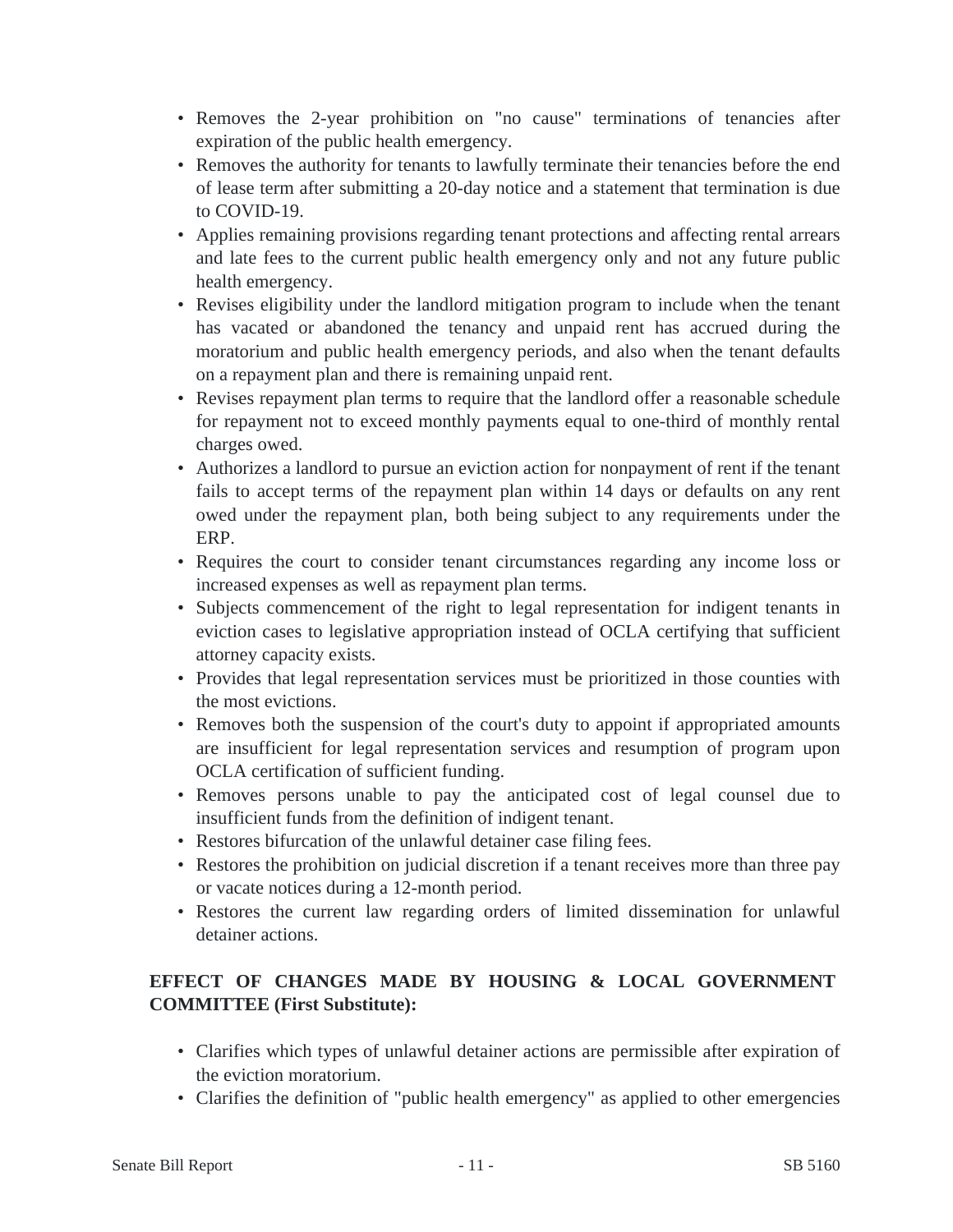not related to Proclamation 20-05 and its amendments.

- Excludes occupants of homeless mitigation sites from the definition of tenant," and clarifies that the provision of waste/hygiene services to unsanctioned encampments does not constitute permission to occupy.
- Expands the use of the LMP to reimburse claims for any unpaid rent from prior months up to \$5,000 upon early termination of the tenancy by the tenant as authorized under the bill.
- Clarifies that repayment plans only apply when the amount of rent debt owed is no more than six months, to be paid in monthly payments of at least one-sixth of the amount of rent owed.
- Authorizes repayment plans to include unpaid rent accrued before March 1, 2020, but only if an unlawful detainer action for nonpayment of rent was not filed before March 1, 2020.
- Conditions commencement of the right to legal representation on the earlier of October 1, 2021 or when OCLA certifies that sufficient capacity exists for legal representation to be implemented.
- Suspends a court's duty to appoint counsel if appropriated amounts are insufficient to maintain full legal representation, with resumption of legal representation occurring when OCLA certifies that sufficient funding is available.
- Updates the 14-day pay or vacate notice with information regarding DRC services.
- Clarifies which rental assistance programs to which Commerce must provide a landlord the opportunity to apply, if feasible.
- Requires the AOC to contract with DRCs to establish a 2-year eviction resolution pilot program in accordance with the current Supreme Court enabling order and any standing judicial order to facilitate resolution of nonpayment of rent cases.
- Provides that unlawful detainer actions are presumptively of limited dissemination, with exceptions.

# **Appropriation:** None.

**Fiscal Note:** Available. New fiscal note requested February 23, 2021.

# **Creates Committee/Commission/Task Force that includes Legislative members:** No.

**Effective Date:** The bill contains an emergency clause and takes effect immediately.

**Staff Summary of Public Testimony on Original Bill (Housing & Local Government):** *The committee recommended a different version of the bill than what was heard.* PRO: Current resources available for landlords and tenants are inadequate, and both parties need more resources but for different purposes. This bill is the next step to the eviction moratorium and sets up a structure for future pandemics, but is also a work in progress. Legal aid quickly resolves conflicts between landlords and parties, and provides access to resources for tenants to avoid unnecessary homelessness. The bill will benefit state employees because there has been an increased need for state unemployment insurance.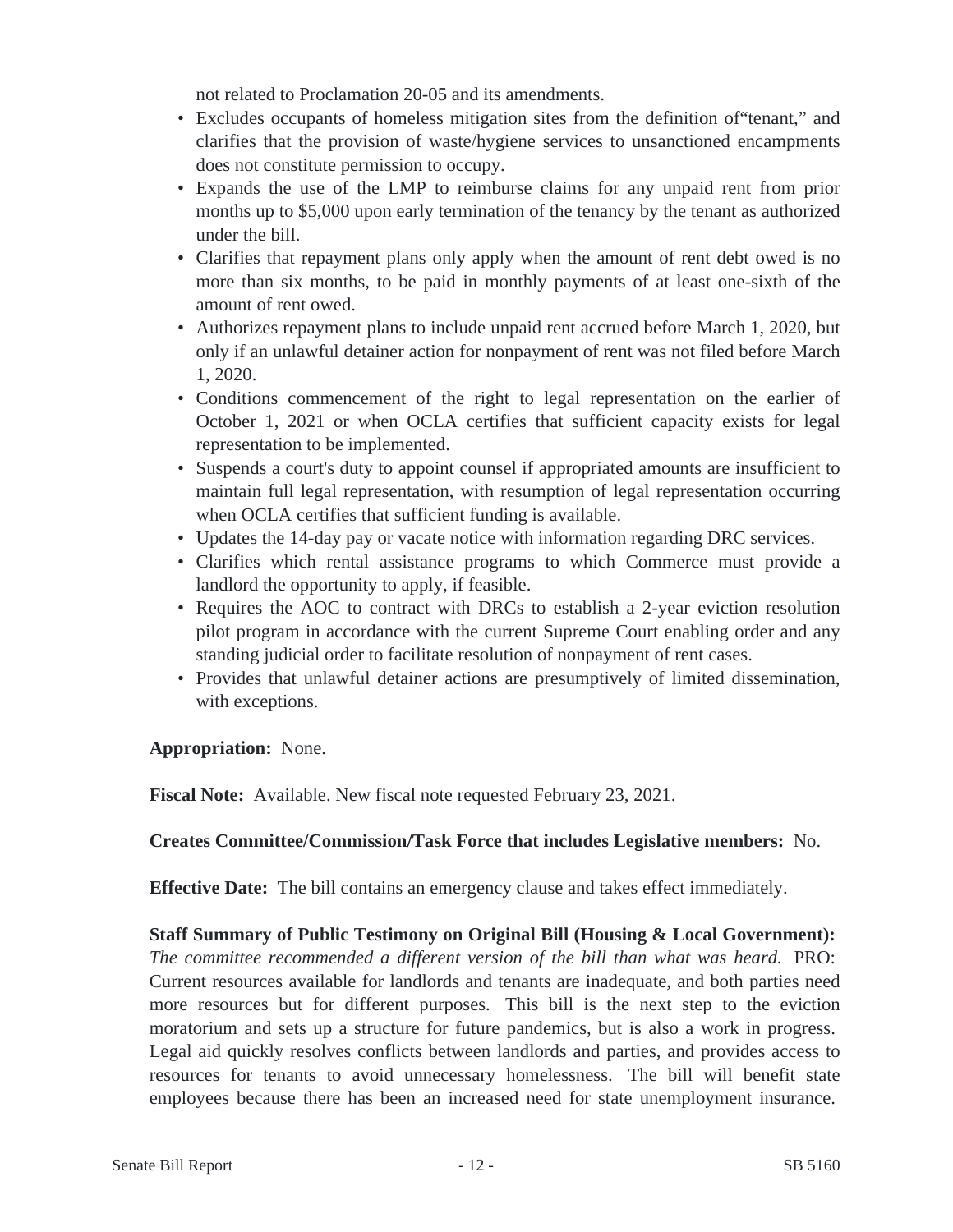Other cities nationally have seen success in implementing legal right to counsel, including an 86 percent success rate in New York City. Tenants with counsel often leave court with clean eviction records or are provided longer timelines to resolve cases. The bill provides necessary regulations to ensure tenants are not evicted when unpaid rent is not their fault. Immigrant communities have benefited from moratorium protections since some are not eligible for rental or other public assistance, forcing some to seek other private programs. Tenant bills are accumulating due to lost jobs or extremely reduced hours. Some tenants have sold their vehicles to pay rent. Some tenants are not eligible for federal stimulus funds due to immigration status. COVID-19 outbreaks have occurred at certain job sites. Some tenants have faced threats of eviction, threats of accumulated interest, and rent increases from landlords even if there has been no prior instances of nonpayment. Some tenants have paid rent in fear of eviction despite moratorium protections. Some rental assistance programs lack funds to provide greater service to persons on disabilities. The just cause protections in the bill will prevent economic evictions. Landlords already have mortgage relief opportunities and other resources not available for renters. Landlords should always have a legitimate business reason to evict. Public resources are wasted if a landlord can evict after 20 days' notice. Rental assistance is important but an insufficient solution alone to maintain housing security. BIPOC and single mothers are the most impacted by the COVID-19 pandemic. Black women are seven times more likely to be evicted than white men. BIPOC disproportionately pushed into poverty, and this bill would help with discriminatory reasons for eviction. Right to counsel provides access to justice for lowincome renters, with less than 8 percent of tenants having access to attorneys. Most pro se tenants are unsuccessful at court. Tenants with counsel likely stay housed and cases will most often settle out of court. Right to counsel is as necessary as public defense mandate and more likely to prevent homelessness and spread of COVID-19. Party negotiations improve with attorney legal services. Evictions disrupt the progression of low-income renters along the housing spectrum. Homelessness often results in poor academic outcomes and heath and diet deficiencies. Repayment plan requirements are critical to keep folks housed, keep debt out of collections and allow tenants to catch up on other financial obligations. Repayment plans will help renters endure a slow economic recovery to address other financial obligations. Many tenants are using credit cards to pay rent and other debt resulting in possible negative credit rating. The vast majority of tenants are not looking to scam the system. Burien recently passed just cause and other tenant protections consistent with the bill. At least 170,000 in Washington have not been able to pay rent. The bill provides a glide path out of moratorium while addressing critical civil rights issues. Some counties have failed to provide rental assistance, thus furthering need for other protections in bill. State employees have endured furloughs and reduced work hours while earning less than median income, putting them at risk as renters. Tenants still have the incentive to pay rent since they can still be evicted after the moratorium expires. Some tenants have inherently inequitable access to the court system and some cases have gone forward during the moratorium, with almost all of the tenants without counsel. Landlords are intentionally creating a backlog of month-to-month tenancies in order to evict. Landlords are already using other tactics to deal with tenants not paying their rent. Mental health and racism in housing policy can be addressed in the bill. The bill provides youth and families a path to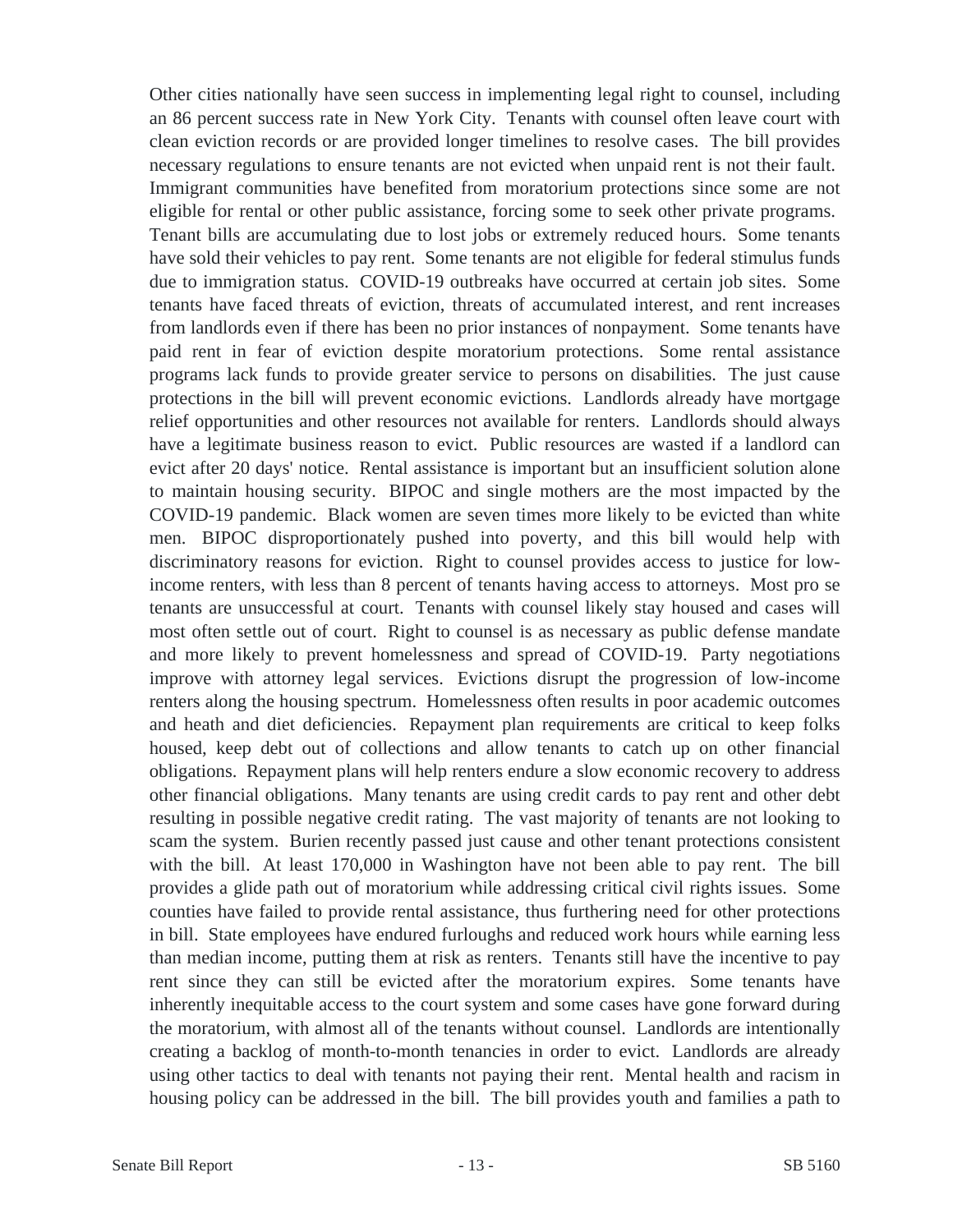getting back on their feet, which is critical since young renters cannot afford a negative eviction history. No city wants to see an increase in families being evicted or facing homelessness. The bill presents a good balance between rental assistance and tenant protections.

CON: The bill has many technical issues, specifically the definition of public health is too broad and might incorporate other crises not similar to the pandemic, other terms need to be defined, and repayment plans need additional information and guidance. The bill is not directed at COVID-19 but looks to reform the eviction process. The Governor's moratorium work group discussed issues not consistent with the bill. Too few tenants with unpaid rent are interested in payment plans. The lack of clarity regarding payment plans is a concern, especially with a 60-day delay period. The bill does not allow landlords to keep tenants in their home. Landlords can no longer afford to pay property taxes and mortgages without rental payments, and the moratorium unfairly allows tenants to avoid paying rent. The bill should promote collaboration between the parties and better connect tenants with rental assistance. The bill discourages the preservation of rental housing and places entire burden of COVID-19 pandemic on housing providers. Smaller landlords with single-family homes will be punished the most. Most rental homes will be sold as owner-occupied residences, thus reducing the rental housing stock. The bill extends the moratorium by another two years. Because some landlords have invested retirement and life savings in their properties, some will be forced to sell. Current scant resources should only go to those tenants who are in need, not skipping rent payments. Landlords are not banks or attorneys and do not have resources for payment plans. Landlords experience stress from some tenants not behaving properly and threatening other tenants and risking the public health and safety. Landlords with rentals next to or near primary dwellings are considering selling their rentals. The bill will wipe out smaller landlords, especially those whose rentals are their only income. Landlords have no recourse with tenants who are still working but not paying rent. Landlords providing free housing cannot continue for two more years. One landlord has been forced to live with their children since tenant has not paid rent. The government should not interfere with private contracts. Nothing in the bill allows tenants to come to the table if things go wrong, and the state needs to encourage more property owners to enter the landlord domain. The eviction moratorium empowers tenants to not communicate with landlords and to take advantage. The bill's sweeping eviction reforms are unnecessary to address specific needs due to the COVID-19 pandemic. Retailers cannot give away free inventory, so why should homeowners have to provide free housing. Very little provisions address or are devoted to landlord protections. Some landlords have not been able to remedy or evict nonpaying tenants since before commencement of the moratorium. The bill devastates small businesses and does not address bad apple tenants. The bill needs to exempt those tenants that were facing eviction before the COVID-19 pandemic hit.

OTHER: The bill does not do enough to address institutional racism in the court system. BIPOC need a non-legal entity process without lawyers, like DRCs. All residents and tenants deserve equitable access. Amendments are needed to address multiple points in the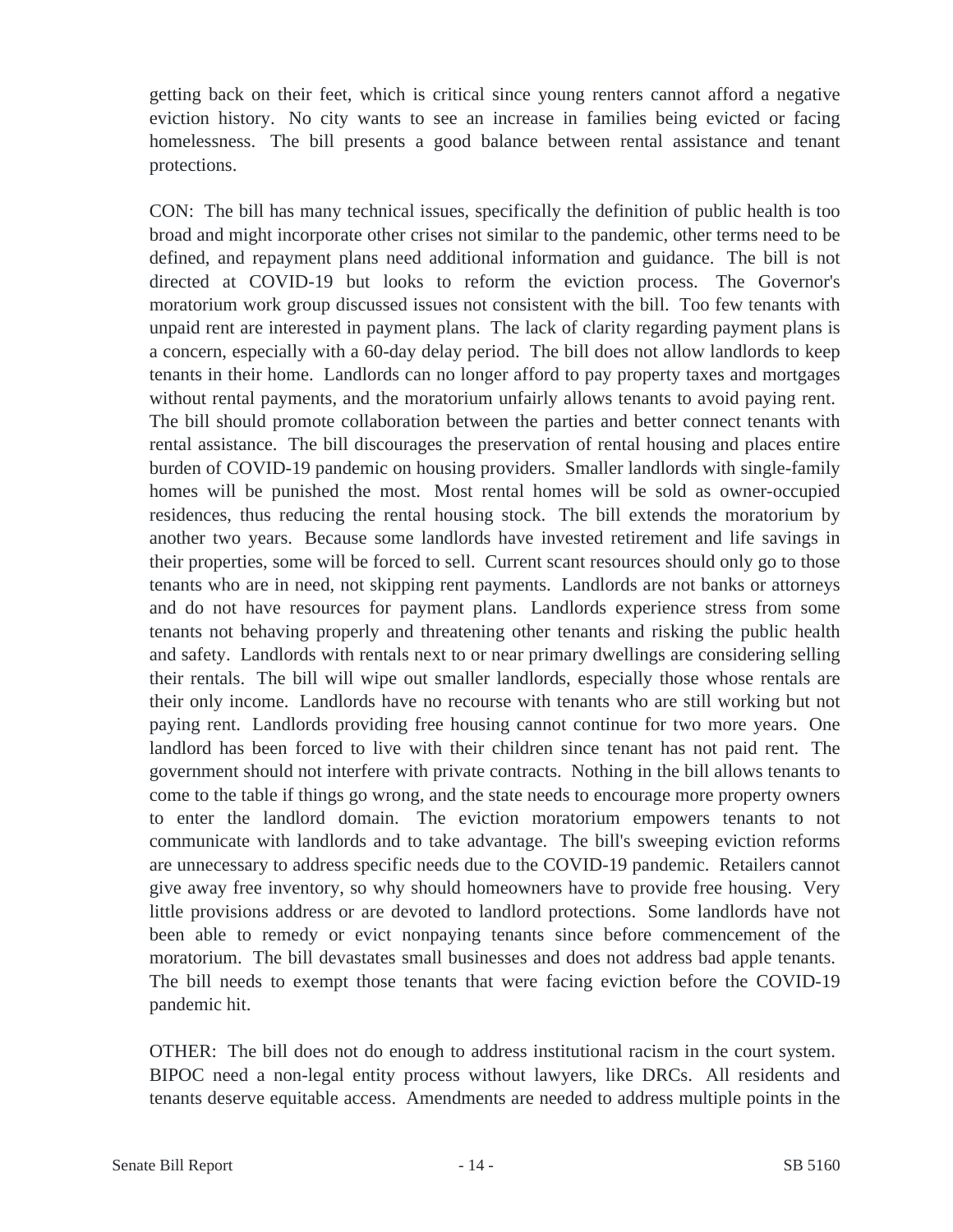eviction process where dispute resolution and/or mediation can occur. Landlords already appreciate the eviction resolution pilot program, and a statewide early resolution program should be promoted.

**Persons Testifying (Housing & Local Government):** PRO: Senator Patty Kuderer, Prime Sponsor; Ryan Donohue, Habitat for Humanity Seattle-King County; Sandra Toussaint, AFSCME Council 28 and Washington Federation of State Employees; Galina Betz, G&L Holdings LLC; Jim Bamberger, Washington State Office of Civil Legal Aid; John Pollock, National Coalition for a Civil Right to Counsel; Gia Owens, Washington CAN; Kimberlee Thornton, citizen; Kevin Breen, citizen; Emily Murphy, Washington Community Action Network; Tiffany Butler, citizen; Terri Anderson, Tenants Union of Washington State; Julissa Sanchez, Tenants Union; Kayla Newcomer, YouthCare; Arianna Laureano, citizen; Tyler Graber, Northwest Justice Project; Joelle Craft, citizen; Karen Womack, UNITE HERE Local 8; Eva Lopez, SEIU 925; Kiki Nobbe, SEIU 925; Chris Heer, citizen; Ashok Chandwaney, citizen; Elizabeth Jennings, Community Action of Skagit County; Debbie Carlsen, LGBTQ Allyship; Andrew Dugan, Skagit Volunteer Lawyer Program; Sarah Nagy, Columbia Legal Services; Antonio Salazar, citizen; Alicia Glenwell, citizen; Jaime Brooks, citizen; Krystal Marx, City of Burien; Edmund Witter, King County Bar Association; Mindy Woods, Resident Action Project; Michele Thomas, Washington Low Income Housing Alliance; Cele via sister Rosy, citizen; Eviy Decline, citizen; Stina Janssen, citizen; Liliana Decline, citizen; Carl Schroeder, Association of Washington Cities; Megan Veith, Building Changes; Breanne Schuster, ACLU of Washington; Patricia Decline, citizen.

CON: Cory Brewer, Windermere Property Management NW Inc.; Nathaly Burnett, RE/MAX Sound Properties; Malik Baz, citizen; Bethany Petrova, citizen; Jennifer Lekisch, citizen; Charles Steinberg, citizen; Mark Meinzinger, citizen; Terry Farrah, citizen; Dean Zelikovsky, Reliant Properties NW LLC; Clyde Priddy, Rental Housing Association; Denice Neddo, Wise Move PM; Ross Wolf, Wolf Family Properties LLC; Todd Monohon, Olympic Rentals; Greg Cerbana, Weidner Properties; Maureen Mallonee, citizen; Gordon Haggerty, Rental Housing Association of Washington; Ronald Bunn, citizen; Sara Fried, Washington Multi-Family Housing Association; Audrey Riddle, Washington Multi-Family Housing Association; Travis Maxwell, Washington Multi-Family Housing Association; Shep Salusky, citizen; Guy Parisi, citizen; Russ Millard, Preferred Properties LLC; Chris Dobler, Dobler Management Company; Cristina Dugoni, Davis Investors and Management, LLC; Brett Waller, Washington Multi-Family Housing Association; Carol Lee Braithwait, citizen; Brandon Leyritz, Rental Housing Association of Washington; Cristina Dugoni, Manufactured Housing Communities of Washington.

OTHER: Brett Frank-Looney, citizen; Sakara Remmu, The Washington Black Lives Matter Alliance; Alan Kirtley, University of Washington School of Law; Robert Akhtar, Rental Housing Association of Washington; Sarah Augustine, Resolution Washington, DRC of Yakima & Kittitas Counties.

# **Persons Signed In To Testify But Not Testifying (Housing & Local Government):**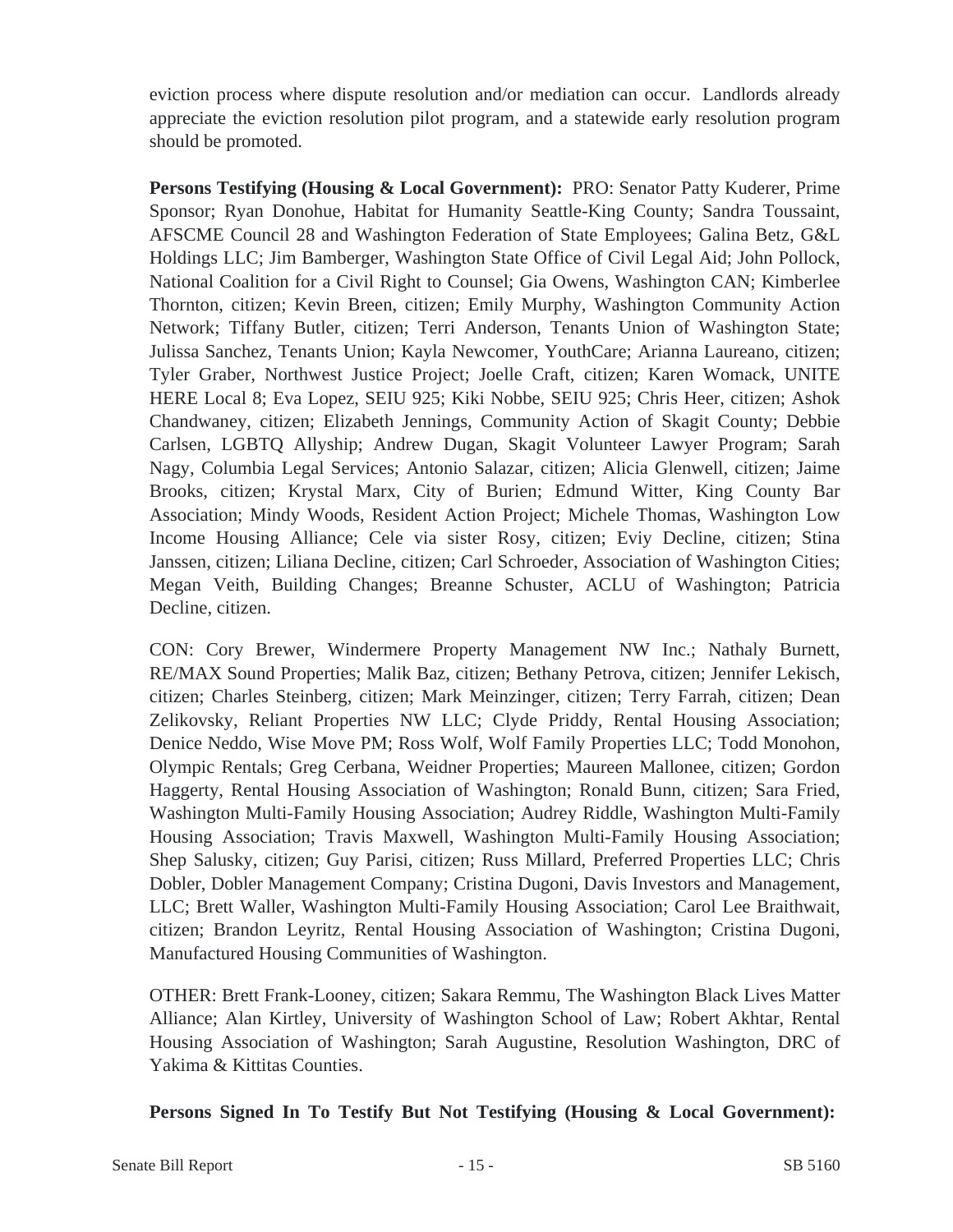PRO: Adam Herbst, citizen; P A Karnay, citizen; Jubert Berrios, Washington CAN; Violeta Sialer, Washington CAN; Jasmine Kaneshiro, citizen; Adeel Riaz, citizen; Nathaniel Baum, citizen; Cynthia Stewart, League of Women Voters of Washington; Shannon Waits, citizen; Nathan Rodke, citizen; Ishbel Dickens, Association of Manufactured Home Owners; Tara Villalba, Bellingham Tenants Union; Noah Martin, Quaker Voice on Washington Public Policy; Ashley Mearns, citizen; Liat Arama, citizen; Colin Donovan, LGBTQ Allyship.

CON: Walter Pienkowski, citizen; Samantha Patterson, citizen; Osho Berman, citizen; Herminio Aguilar, citizen; Jamie Williams, Clockwise Property Management; Joseph Hoffman, citizen; James Luke Shover, citizen; Amy L Ai, citizen; Zijie He, citizen; Barbara Graef, citizen; Kelly Lim, citizen; Maxwell Ehrlich, citizen; Ye Feng, citizen; Greg Petersen, citizen; Timothy Chen, citizen; Andrew Wilson, citizen; Ye Wang, citizen; Rodrick Obando, citizen; Terri Meenach, citizen; Daniel Coleman, Coleman Properties; Judy Gurkin, citizen; Deborah Marshall, citizen; C. Goodell, citizen; Mike Roberts, citizen; Pamela Cook, citizen; Katherine Yundt, citizen; Kathy Bantle, citizen; Noah Trent, citizen; Takashi Koshikawa, Windermere Property Management; Nancy Olmos, citizen; Lyn Archer, citizen; Kindra Lynch, citizen; Che Cui, citizen; Michael Thomas, citizen; Stephen Palevich, Sol Assets LLC; Nadine Siemens, citizen; Kathleen Palevich, Sol Assets LLC; Jiayin Ge, citizen; David Sigmon, citizen; Robert Masse, citizen; Ivan Villescas, citizen; Tam Tran, citizen; Erci Cheung, citizen; Mario Faria, citizen; Lonna Brockway, citizen; Reza Sadri, citizen; Rick Glenn, Yakima Landlords Association; Kile Sloppy, citizen; Karen Larson, citizen; Jason Lindsey, citizen; Jodi Williams, Steady Property Management; Shakeel Farooque, citizen; Hagen Kennecke, citizen; Kwee Chai, citizen; Stacey Salyer, National Association of Residential Property Managers; Ana Castro, citizen; DeAnna Williams, citizen; Paul Hill, citizen; David Nagel, citizen; Lee Rushton, citizen; Mel Codd, Chapter 11 Bankruptcy Trustee; Minh Trinh, citizen; Monika Mathisen, citizen; Nicole Stoddard, citizen; Steve Fischer, citizen; Joanne Rocheford, citizen; Jill Flodstrom, Jillville, LLC; Colleen Gray, citizen; Alexandra Torns, citizen; Scott Mcdonald, Hale Waikato LLC; Petra Johnson, citizen; Robert McCausland, 150 Pounders; Sharon Galloway, The Galloway Co. dba Live Wires; Turena Koontz, Firstpoint Real Estate; Ashley Snow, citizen; Paul Schmidt, citizen; Richard Beckman, Richard Beckman Realty Group; Aileen Zacarias, citizen; Scott McIlrath, citizen; Terrence Williams, citizen; Cynthia Cole, citizen; Jennifer Slater, citizen; Bart Olson, XEEPHD; Patrick Calcote, citizen; Kaitlyn Jackson, Dimension Law Group PLLC; Richard and Janet Christopherson, citizen; Whitney Hamann, citizen; Murray Kahn, self employed; Michelle Wilson, Camelot Square MHC; Hugh Stewart, citizen; James Emory Tungsvik, Around The Clock Inc.; Tore Sleveland, citizen; Jeremiah Maranelli, citizen; Joseph McDonald, citizen; Josh Auxier, Acres Property Management; Aaron Passow, citizen; Stephen Oldham, citizen; Matt Copple, Apple Care Home Care; Kody Lyons, citizen; Kyle Boyden, citizen; John Esmond, citizen; David Broening, citizen; Winnie Fung, Yee Gum LLC; Ben Phares, citizen; Sally Shannon, citizen; Kin Fung, Yee Hui LLC; Kathleen Corey, citizen; Christopher Jacobs, citizen; Christianna Colles, citizen; Michelle Wickett, citizen; Ron Hanson, citizen; Dennis Su, citizen; Aimee Esmond, citizen; Mahesh Gopalaiah, citizen; Winnie Fung, Yee Fai LLC; Nehal Raval, citizen; Jim Henderson, Rental Housing Association of Washington; Ryan Garrison, citizen; Shonda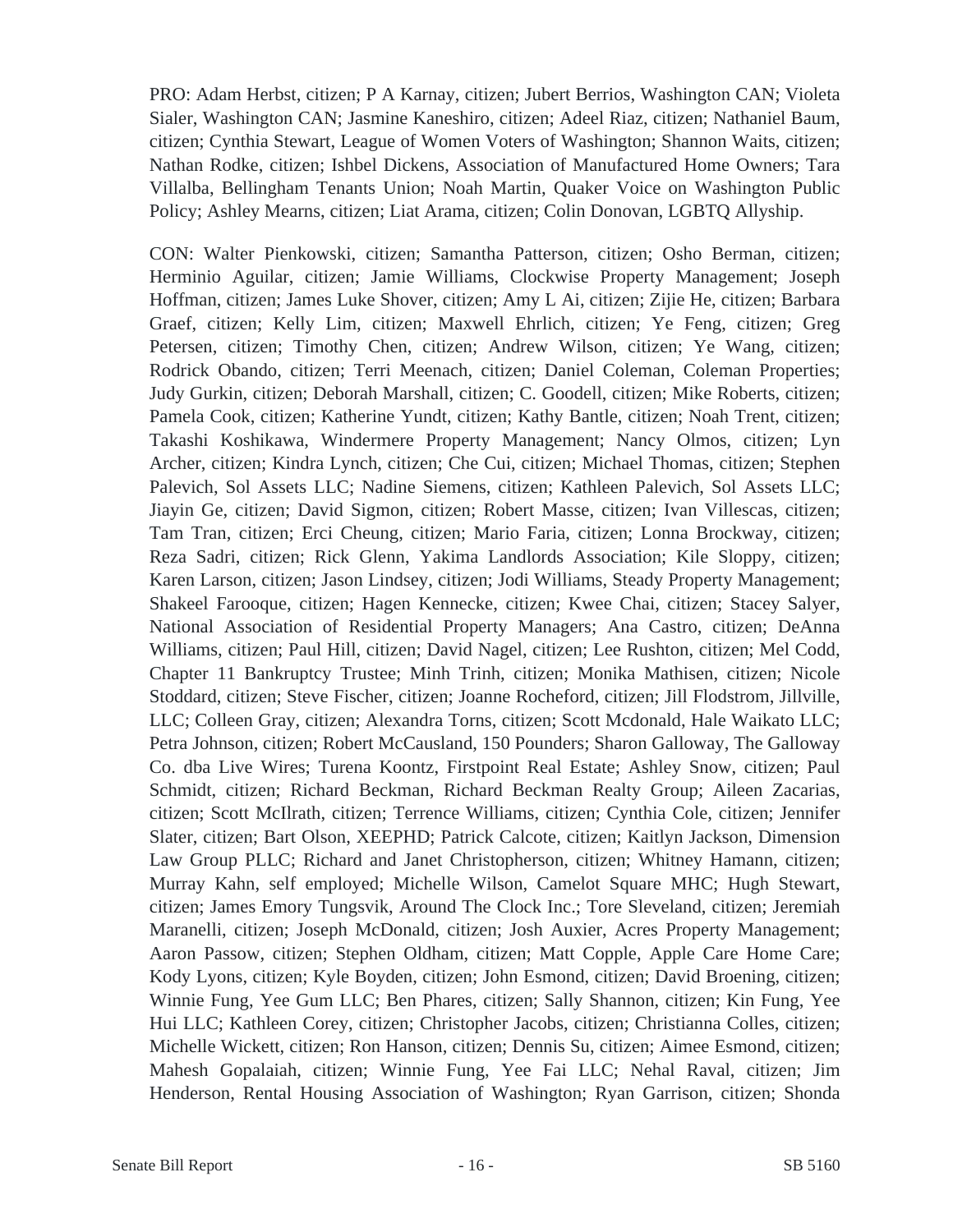Carrier, citizen; Ronald Greer, citizen; Sayuri Gould, citizen; Andre Zita, Cottonwood Place; Elyse Maffeo, citizen; Timothy Fisher, citizen; Doris Frost, citizen; Leslie Jones, citizen; Robert Myers, Rental Housing Association of Washington; Michael Wallace, citizen; Rocky Ricarte, citizen; Wenchang Tan, citizen; Mark Langager, citizen; Churli Su, citizen; Anita Woo, Woo Real Investments LLC; Sterling Tang, citizen; Michael Moore, citizen; Tom Dietrich, citizen; Jim Henderson Sr., citizen; Drew Haffner, citizen; Christophe Allen, citizen; Sangeeta Saigal, citizen; Sara Black, Olympic Rental & Landlord Services; Ron Stimmel, citizen; Robert Lilleness, citizen; Christine Zhang, citizen; Frank Escalona, citizen; Chastity Bryant, citizen; Stephen Locke, citizen; Cynthia Froembling, citizen; Bennet Barlean, citizen; Bennet Batlean, citizen; Hai Ho, citizen; Joseph Nicholson, citizen; Cody Davis, Blackwell Real Estate; Paulette Springer, citizen; Patti Hoendermis, Yakima Valley Landlords Association; Keith Walker, citizen; Deanna Andersen, citizen; Richard Sybert, citizen; Ditos Daranciang, citizen; Laurie Sand, citizen; Miranda Henderson, citizen; Amrik Bassi, citizen; Charles Crider, Skagit/Island Counties Builders Association; Cathy Jeney, citizen; Holly Minniti, citizen; Scott Lee, citizen; Kevin Campbell, RockTheRivers; Rebecca Gray, citizen; Julie Martiniello, Dimension Law Group PLLC; Sherry Riesner, Real Estate Investment Services; Eric Bessett, Madison Real Estate and Property Management, Inc.; Joni Gordon, Blue Lake Property Management; Bruce Fine, citizen; Juan Rubi, citizen; Chelsey Cowden, citizen; Michael Urquhart, citizen; Kim Cervantes, Olympic Rental & Landlord Services & NARPM; Steve Cook, Cornerstone Commercial Investment Properties; Michael Kruse, MKN Apartments; Ryan Enright, citizen; Brad Arritola, citizen; Robert Rothwell, citizen; John Arbeeny, Jakmed Properties, LLC; William McInnis, citizen; Mohamed Abouhamra, independent landlord; Mark Melsness, Spinnaker Property Management; Heather Figg, citizen; Donna Ruiz, Speck Property Management; Michele Woodhouse, citizen; Angel Prentiss, citizen; Jason Clifford, citizen; Carolyn Kairez, Speck Property Management; Kristina Morris, Williams Investments; Kai Bublitz, citizen; Lan Hoang, citizen; Joshua Krebs, citizen; William Shadbolt, citizen; James Clifford, citizen; Darcy Rohde, citizen; Donald Arsenault, CCIM, Arsenault Realty Advisors, LLC; Daniel Finnigan, citizen; Lynette Spivey, citizen; Jillian Walker, Silver Creek Apartments; Chelsy Parrish, citizen; Keri Dutton, citizen; Bob Mickey, citizen; Melissa LaChance, Grandview Management Services LLC; James Baker, Grandview Management Services LLC; David Petersen, citizen; Jonathan Harper, Go Pro Homes; Holly Gary, Spinnaker Property Management; Scott Wammack, Grandview North, LLC; Angelina Zimmerman, Spinnaker Property Management; Eileen Zube, citizen; Michael Buchner, citizen; Jayne Ranae, citizen; Robert Newgard, citizen; Zach Strong, Prime Locations; Jake Wisness, JLL; Jackie Nelson, citizen; Gary Dukelow, Mr. and Mrs.; John Piazza, John Piazza Jr Construction & Remodeling; Juani Nixon, citizen; Joshua Melanson, citizen; Pat Hatcher, Dobler Management; Glenn Wells, citizen; Greg Pubols, citizen; Vicki Moore, citizen; Natalya Krahn, citizen; Trisha Smith, Stout Investments; Andrey Potapchuk, citizen; Tami Jowers, citizen; Dong Kim, Gunmul Investment; Chantell Arnold, citizen; Matt Smith, Rush; Samantha Bokor, Westwood Heights Apts LLC; Joseph Fisher, NW Property Management Group; Cathy Rusnak, Pacifica University MHP; Cathy Rusnak, Pacifica University MHP; Dennis Plunkett, citizen; Charlene Verner, citizen; Jeff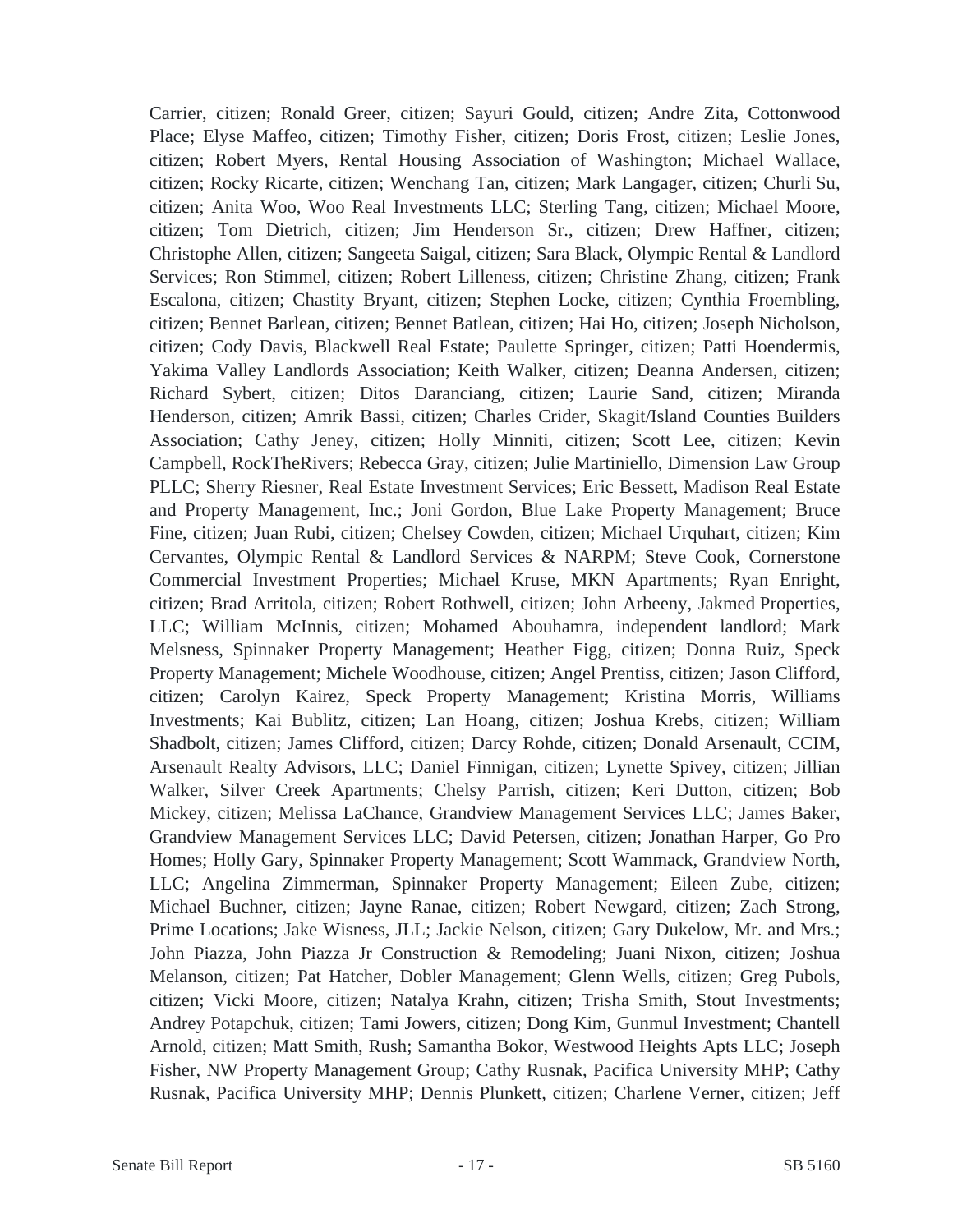Jensen, citizen; Ben Gervais, 88 St Apartments; Joe Eley, citizen; Valerie Frint, citizen; Kai Van Leuven, citizen; Bruce Becker, Bruce Becker; Kathy Piazza, citizen; Mark Pennington, citizen; Geoffrey Arthur, Northwest Realty Associates, LLC; Bruce Wagoner, citizen; John Palmer, JayPalmerBooks; George Howe, citizen; Amanda Shepherd, Brink Property Management; Carrie Fang, citizen; Shannon Talkington, citizen; Ashley Gallacher, citizen; Steve O'Hara, Ofad; Brian Connorton, citizen; Ed Hewson, HB Housing; Jim Arthur, WLA member; Nora Schultz, citizen; Thomas Salinas, citizen; Trinity Balles, Bridge Property Management; Glendol Wren, citizen; Chris Dobler, Rental Housing Association of Washington; Samantha Patterson, Rental Housing Association of Washington; Kasey Cartledge, citizen; Josh Auxier, Acres Real Estate, LLC; Christopher Frint, citizen; Bryan Gwynn, citizen; Phil Sodoma, citizen; Samantha Patterson, Rental Housing Association of Washington; Jennifer DeCaro, SUHRCO Residential Properties, LLC; Brandon Smith, citizen; Virgil Kroontje, citizen; Margo Henson, citizen; David L'Esperance, citizen; Stephen Schutt, citizen; Alyse Johnson, citizen; Virginia Hance, citizen; Kevin Glenn, citizen; Rowland Thompson, Allied Daily Newspapers of Washington; Jim Adrian, citizen; Hunter Freeman, citizen.

OTHER: Dindar Nasim, citizen.

**Staff Summary of Public Testimony on First Substitute (Ways & Means):** *The committee recommended a different version of the bill than what was heard.* PRO: This policy helps keep families in their homes. This bill is an essential piece of off ramp from eviction moratorium. Ninety percent of landlords have legal representation, only 10 percent of tenants do. This bill re-balances power. The right to an attorney will make eviction process more equitable for people with disabilities. Right to counsel is a basic fundamental right. My family has been inflicted by increased essential expenses and the eviction moratorium has helped me keep my house. Black and brown renters need security of legal aid to keep them in their homes. Would provide much needed legal assistance for people in housing during the pandemic. Many people are evicted simply because they do not have access to counsel. Newly homeless individuals can overwhelm the current response systems. Racial disparities are evident in evictions and people of color are less likely to have legal representation and are less likely to be able to pay legal costs. This bill would positively impact low-income renters across the state because you are more likely to remain housed when you have access to legal counsel. It is scary to stand up to landlords without assistance and eviction can harm tenants for a while. Legal representation protects rental history data and provides savings for areas. The expansion of the eviction resolution program would help provide equity and would allow tenants to work with landlords to find a payment plan that meets their needs. This would help keep individuals with disabilities from being evicted. Having legal help would allow families that come to communities with language and literacy barriers who do not know their legal rights fight for themselves. This bill will decrease the likelihood of renters losing their housing which reduces the need of other social services. Evidence based studies show that legal representation preserves residential stability, protects rental history data and avoids additional costs associated with residential dislocation. Future federal aid to underwrite eviction defense services will be